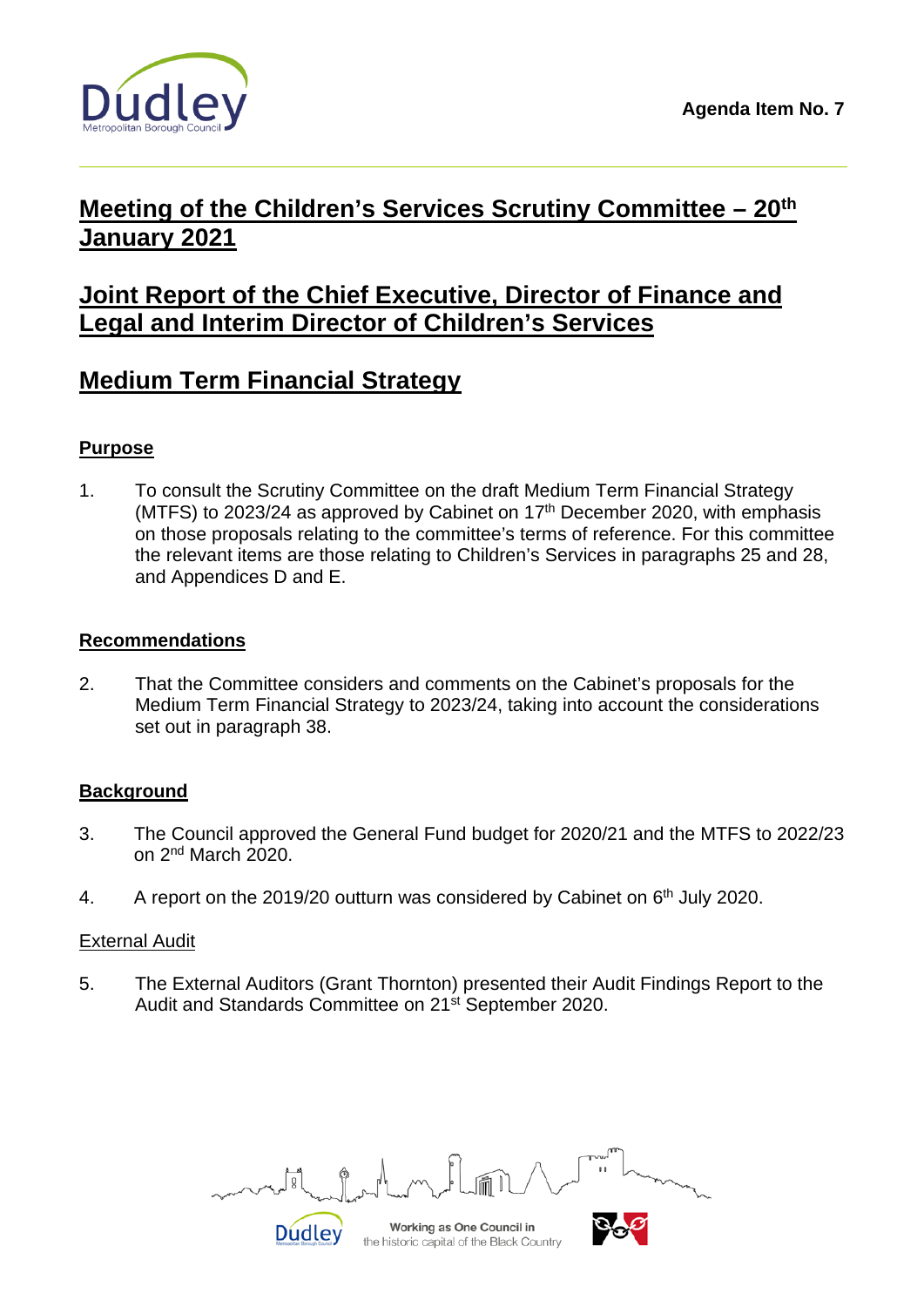6. On the basis of significant risks threatening the Council's financial sustainability, they reported their intention to give an adverse qualified opinion on Value for Money. They have subsequently reviewed the position and issued a qualified "except for" opinion on Value for Money.

#### Forecast 2020/21 Position

- 7. Since originally setting the budget in March, the Council's operations and finances have been significantly impacted by the Covid-19 pandemic. The forecasts in this report are made in the context of significant uncertainty about the path of the virus, the nature and duration of the public health measures and the severity of the economic impact, so the financial impact by the year end may in practice be greater.
- 8. In response to Covid-19, the Government has directed significant additional funding to councils and the table in Appendix A shows the allocation to Dudley. Of the forecast allocation, £30.5m is unringfenced (of which £0.9m was used to offset impacts in the last financial year and £29.6m remains to offset impacts in 2020/21). The remainder (standing at £132.4m and rising) is for specific purposes and is expected to be matched by specific increases in expenditure or reductions in income.
- 9. The forecast General Fund position after transfers from / to earmarked reserves is as follows. It is important to note that this table does not include forecast reductions in Business Rates and Council Tax income (see Collection Fund below) as these do not impact on the General Fund in the current year, but can be spread over future years.

| <b>Directorate</b>                                | <b>Latest</b><br><b>Budget</b><br>£m | <b>Outturn</b><br>£m | <b>Variance</b><br>£m |
|---------------------------------------------------|--------------------------------------|----------------------|-----------------------|
| <b>Chief Executive Other</b>                      | 0.8                                  | 0.9                  | 0.1                   |
| <b>Adult Social Care</b>                          | 97.0                                 | 102.8                | 5.8                   |
| <b>Children's Services</b>                        | 69.1                                 | 77.4                 | 8.3                   |
| <b>Health and Wellbeing</b>                       | 2.9                                  | 3.0                  | 0.1                   |
| Finance and Legal                                 | 3.6                                  | 3.9                  | 0.3                   |
| <b>Commercial and Customer</b><br><b>Services</b> | 0.7                                  | 5.2                  | 4.5                   |
| Housing                                           | 6.6                                  | 6.7                  | 0.1                   |
| <b>Public Realm</b>                               | 50.1                                 | 51.3                 | 1.2                   |
| <b>Regeneration and Enterprise</b>                | 11.0                                 | 15.3                 | 4.3                   |
| Corporate, Treasury and Levies                    | 8.2                                  | 7.1                  | (1.1)                 |
| <b>Total Service Costs</b>                        | 250.0                                | 273.6                | 23.6                  |
| <b>Total Resources</b>                            | (250.0)                              | (279.6)              | (29.6)                |
| <b>Use of Balances</b>                            | 0.0                                  | (6.0)                | (6.0)                 |

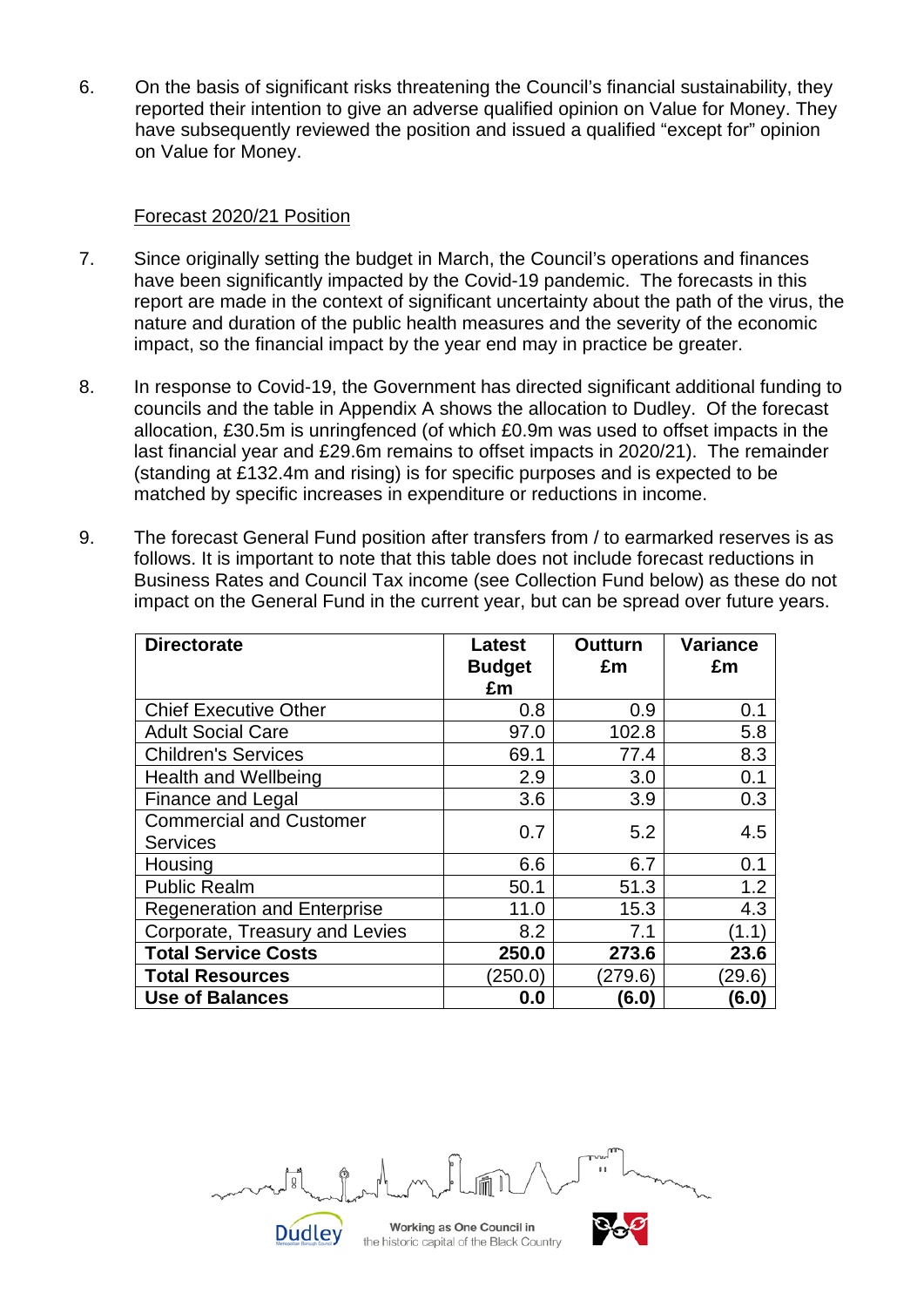- 10. Further detail is provided in Appendix B. The significant variances are as follows:
	- We have included £21.0m of service pressures on returns to the Government identifying costs arising from Covid-19 and we are forecasting £29.6m of unringfenced Covid-19 funding for 2020/21 which will generate a net favourable variance of £8.6m. This does not include pressures on Business Rates and Council Tax income (see Collection Fund below).
	- There are pressures arising from Children Looked After placements totalling £3.4m
	- There is an underlying cost pressure of £1.3m within Home to School Transport.
	- The Successor project is forecast to cost an additional £1.0m.
	- As a result of local elections being postponed until May 2021 there is a £0.3m underspend this financial year.
	- The budget included provision for a 2% staff pay award, but this has now been settled nationally at 2.75% which represents a £1.0m cost pressure.
	- Due to slippage in the Council's borrowing requirement there are £1.0m savings in debt financing costs.
	- Release of the £2m contingency provision from the original budget.
	- Other net favourable variances of £0.8m
- 11. Progress with delivery of specific savings within the current budget is set out in Appendix C. Performance on delivery of savings supports and is consistent with the forecast 2020/21 position outlined above and in Appendix B.
- 12. The costs of Special Education Needs and Disability (SEND) services are met from the High Needs Block within the Dedicated Schools Grant (DSG). As previously reported, we (in common with many other councils) have been experiencing significant financial pressures from increasing demand for children that require additional educational support. Notwithstanding the high-level recovery plan that has been agreed, there is a forecast deficit on the High Needs Block of £13.9m at 31<sup>st</sup> March 2021. The Government has regulated to ensure that this pressure sits within the Dedicated Schools Grant and can be recovered over a number of financial years. As such it is not included in Appendix B.

#### General Fund Balances

13. The impact of the outturn shown above leaves the main unallocated General Fund Balance at 31<sup>st</sup> March 2021 as follows:

Working as One Council in **Dudley** 

the historic capital of the Black Country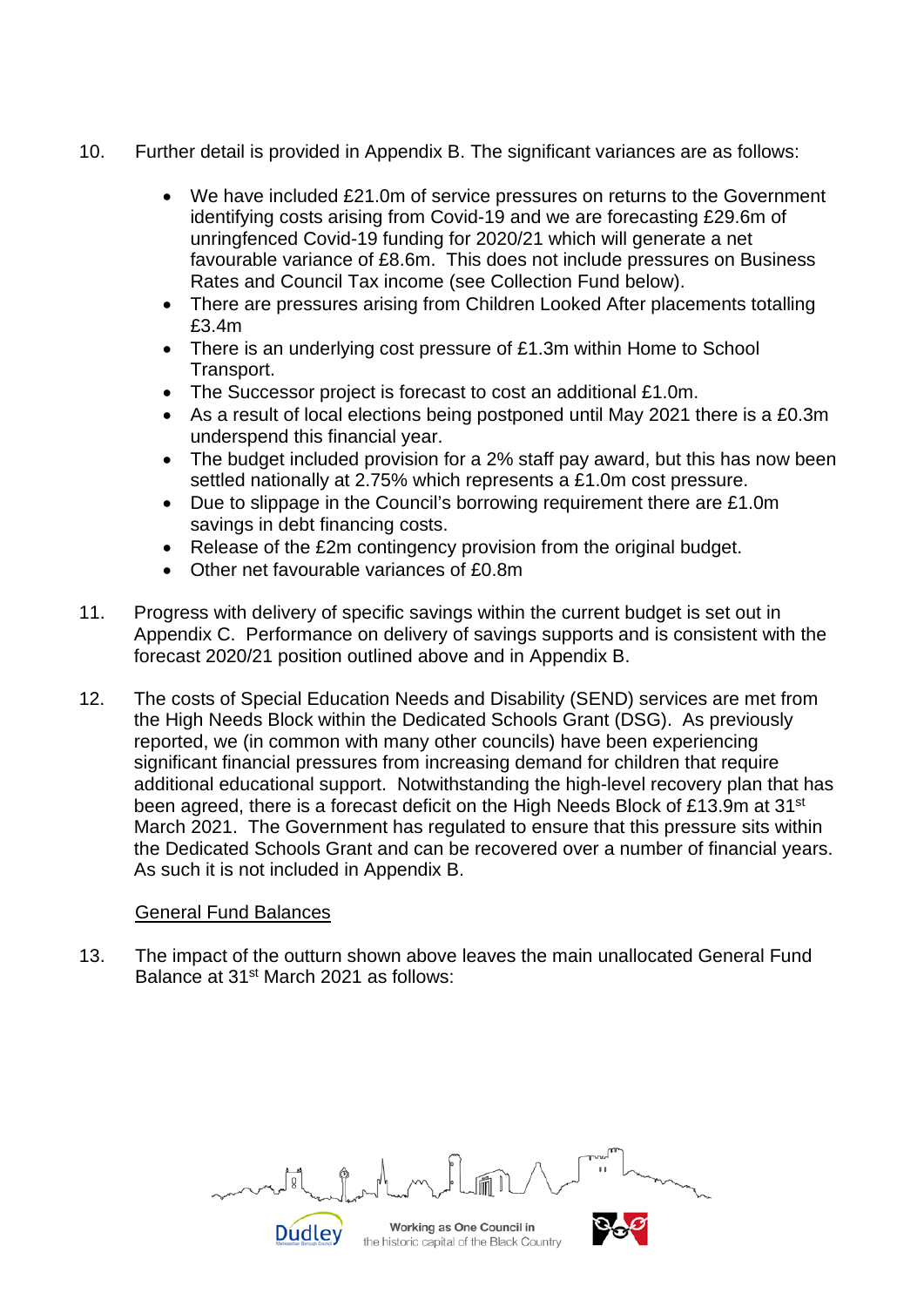|                                                     | Original | Latest                 |
|-----------------------------------------------------|----------|------------------------|
|                                                     |          | <b>Budget Position</b> |
|                                                     | £m       | £m                     |
| Forecast balance 31 <sup>st</sup> March 2020        | 15.2     | 15.2                   |
| 2019/20 outturn (as reported to July Cabinet)       |          | $+0.5$                 |
| Balance at 31 <sup>st</sup> March 2020              | 15.2     | 15.7                   |
| Forecast 20/21 outturn                              |          | $+6.0$                 |
| General Fund Balance at 31 <sup>st</sup> March 2021 |          | 21.7                   |

14. This continues to show a low level of reserves in the light of the financial challenges that the Council faces.

#### Medium Term Financial Strategy to 2023/24

- 15. In updating the Council's Medium Term Financial Strategy, Members will need to consider carefully:
	- (a) the levels of Government support allocated to the Council;
	- (b) spending pressures, opportunities to free up resources (including savings), and Council Plan priorities;
	- (c) the implications of spending levels in later years as part of the Council's medium term financial plan;
	- (d) the views of consultees;
	- (e) the external factors and risks inherent in the Strategy;
	- (f) the impact on Council Tax payers.
	- (g) the potential impacts on people with protected characteristics as defined in the Equality Act 2010. Members will need to have due regard to the public sector equality duty under the Equality Act 2010. (Further details are set out in the Equality Impact section below.)

#### Government Funding

- 16. Forecasts presented to Cabinet were based on the Chancellor's announcements in the one-vear Spending Review on 25<sup>th</sup> November. These included the following:
	- An increase in assumed Business Rate income and underlying Revenue Support Grant in line with inflation. The actual Business Rate multiplier will be frozen but councils will be compensated for the income shortfall compared with an inflationary uplift.

**Dudley** 

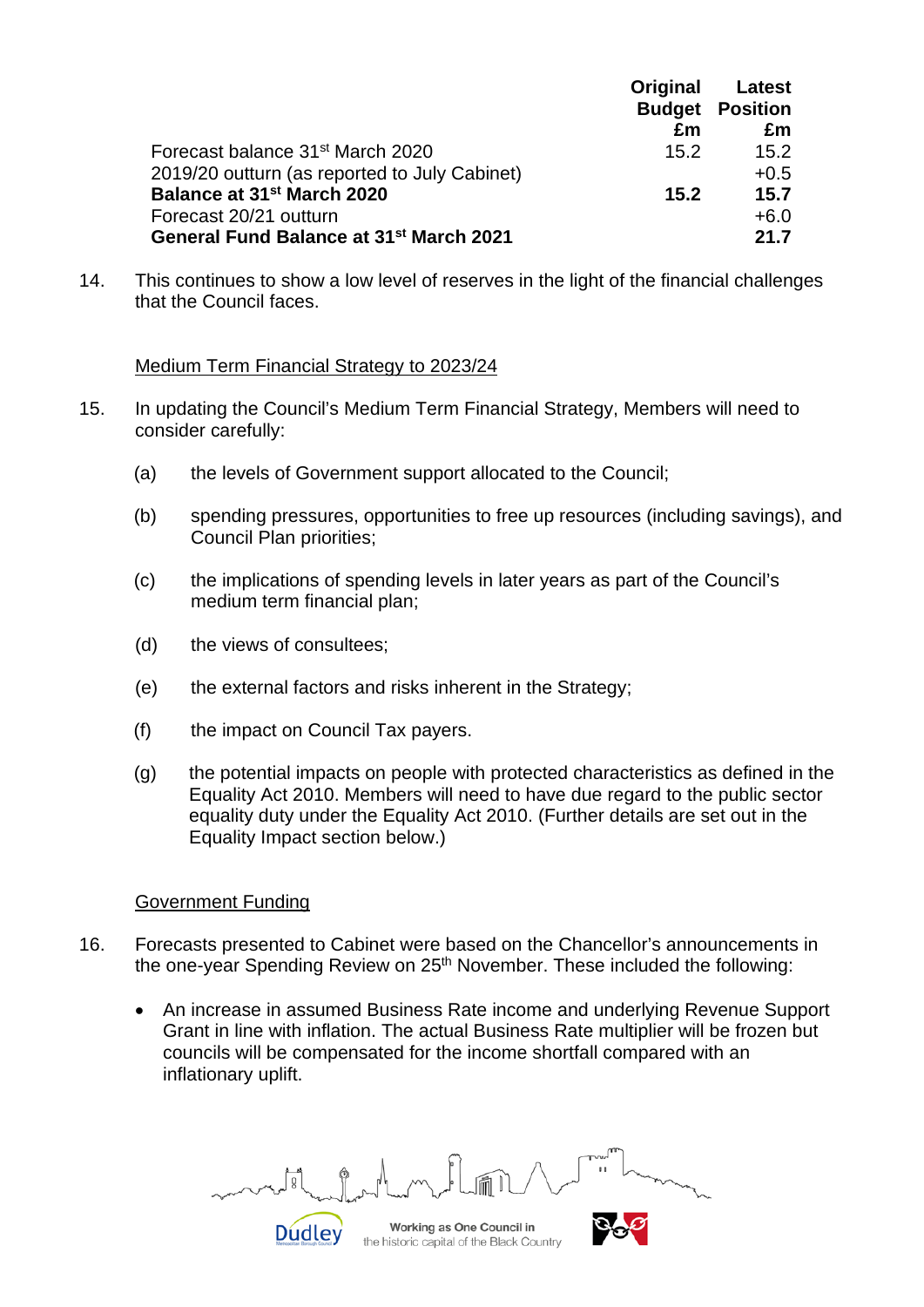- Additional Social Care Grant of £300m nationally.
- Improved Better Care Fund to continue at 2020/21 levels.
- New Homes Bonus funding on the basis of new homes (and reductions in long term empty homes) above a threshold, with a consultation on review for 2022/23 to be published shortly.
- One-off £1.55bn unringfenced funding nationally for Covid spending pressures in 2021/22.
- Continuation of compensation for a proportion of lost income from sales fees and charges for the first quarter of 2021/22.
- Compensation for a proportion of 2020/21 Council Tax and Business Rates losses, which would otherwise have to be charged to the General Fund in future years.
- £670m unringfenced funding nationally towards the anticipated additional cost of providing Local Council Tax Support in 2021/22.
- Continuation of the 2017/18 100% Business Rates Retention pilots including that for the West Midlands.

We have subsequently received the Provisional Local Government Finance Settlement for 2021/22 including allocations to individual councils and a verbal update will be given to Scrutiny Committees.

17. The Government has indicated that it will take stock of the previously proposed funding reforms (Business Rate Retention and Fair Funding Review) in the context of the position in which the sector now finds itself, both with regard to the impact the pandemic has had on the resources available to councils, and the demands on local services.

#### Council Tax

- 18. Forecasts to Cabinet took into account the economic outlook reflected in the Spending Review, and indicated:
	- A Collection Fund deficit of £2m for the current year arising mainly from increased numbers of working age Council Tax Reduction (CTR) claimants and partially offset by government compensation for losses of income. This deficit was assumed to be charged to the General Fund over the next three years (£1.8m in 2021/22 and £0.1m in each of 2022/23 and 2023/24).
	- Ongoing reductions in the Council Tax base, mainly arising from increases in the number of working age CTR claimants, peaking at around 17,500 in the second quarter of 2021 and then recovering gradually in line with the assumptions in the Spending Review.

Forecasts have also been adjusted to reflect current numbers of households in receipt of discounts and exemptions. The position will continue to be monitored closely and any updated forecasts reported to Cabinet in February.

Working as One Council in

the historic capital of the Black Country

**Dudley**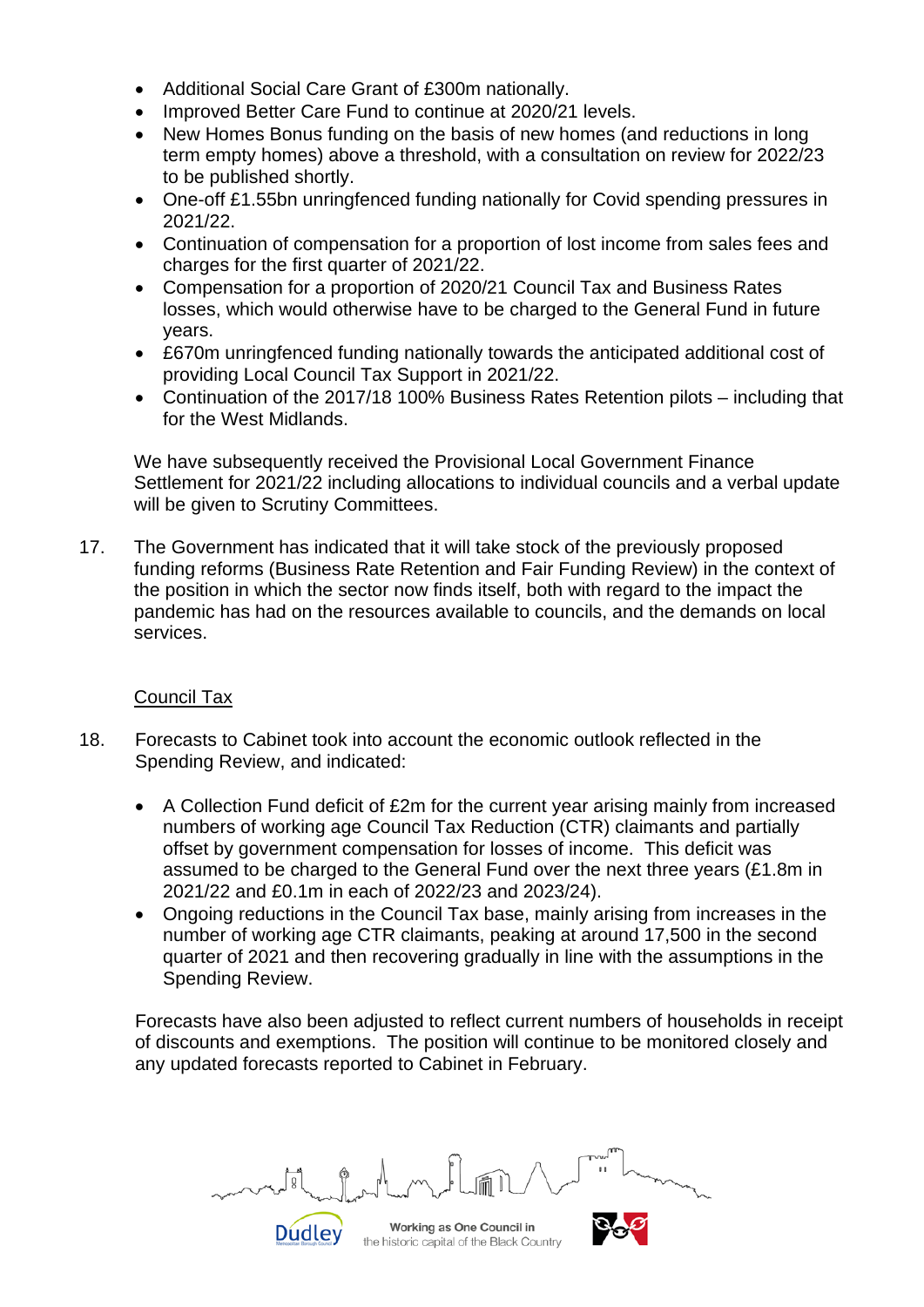- 19. The Rating (Property in Common Occupation) and Council Tax (Empty Dwellings) Act 2018 enabled the Council to increase the "Empty Homes Premium", thereby increasing the council tax payable on properties that have been empty for more than two years as follows:
	- from 1st April 2019 for properties which have been empty for between two and five years a premium of up to 100%, resulting in a 200% council tax charge;
	- from 1st April 2020 for properties which have been empty for between five and ten years a premium of up to 200%, resulting in a 300% council tax charge;
	- from 1st April 2021 for properties which have been empty for ten years or more a premium of up to 300%, resulting in a 400% council tax charge.

The Council, when setting the 2019/20 and 2020/21 budgets, agreed that the flexibilities available from 1<sup>st</sup> April 2019 and 1<sup>st</sup> April 2020 be utilised in full from those dates. It is now proposed that the further flexibility available from 1<sup>st</sup> April 2021 be utilised in order to incentivise the bringing back into use of some of the Borough's housing stock in line with the Council's Empty Homes Strategy.

20. The Spending Review included proposed Council Tax referendum principles for 2021/22 of a core limit of less than 2% plus an Adult Social Care (ASC) precept limit of 3%. There has been no indication that an ASC precept will be allowed in subsequent years. However, the 3% for 2021/22 can be spread over the two years 2021/22 and 2022/23.

#### Business Rates

- 21. Forecasts to Cabinet took into account the economic outlook reflected in the Spending Review and indicated:
	- A Collection Fund deficit for the current year reflecting challenges to collection, partially mitigated by 100% relief for retail, leisure, hospitality and nurseries and also partially offset by government compensation for losses of income. This deficit (of £2.3m net of grants carried forward in reserve) was assumed to be charged to the General Fund over the next three years (£1.1m in 2021/22 and £0.6m in each of 2022/23 and 2023/24).
	- A prudent assumption that 100% relief for retail, leisure, hospitality and nurseries will cease in 2021/22, though final announcements on this are not expected until the new year.
	- Adverse impacts in the wake of the pandemic, leading to increased empty property reliefs, removal of properties from rating and other losses. Forecasts were on the basis that these impacts will peak in 2021 and gradually recover.

Working as One Council in **Dudley** the historic capital of the Black Country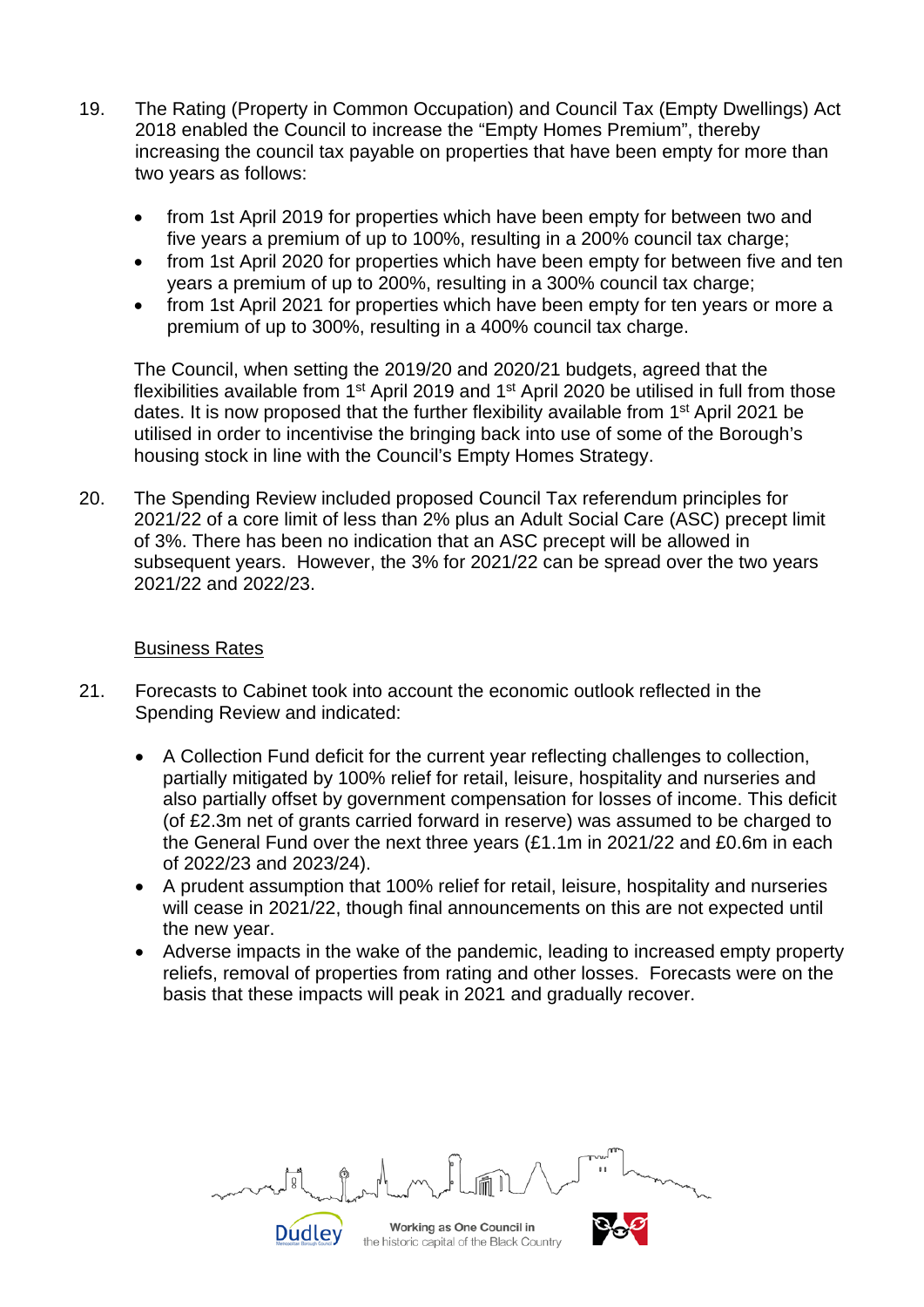There is ongoing uncertainty concerning the impact of the 2017 revaluation on our business rate and grant income. We continue to face considerable uncertainty arising from the impact of appeals following the revaluation and the introduction of the new "Check, Challenge, Appeal" process. We have already applied part of our provision for appeals to partially offset underlying reductions in gross rates payable and further application of the appeals provision is likely to be needed in future years. The position will continue to be monitored closely and any updated forecasts reported to Cabinet in February.

#### Combined Authority

- 22. The West Midlands Combined Authority (CA) receives three elements of funding via the constituent authorities as follows:
	- The Transport Levy to fund its transport functions, allocated by statute on a population basis.
	- A contribution to reflect assumed real terms growth in the central share of business rates from 2016/17 onwards to fund its regeneration activities, under the terms of the Devolution Deal.
	- A further contribution to fund its non-transport functions currently allocated by agreement partly on a population basis and partly by equal shares.
- 23. Forecasts in this report assume that contributions continue on the same basis.

#### Base Budget Forecasts

24. The Base Budget reflects the impact on spending of forecast inflation and other anticipated changes, before directorate spending pressures or savings proposals are taken into account. Details are as follows.

|                                      | 2021/22 | 2022/23 | 2023/24 |
|--------------------------------------|---------|---------|---------|
|                                      | £m      | £m      | £m      |
| 2020/21 base                         | 250.0   | 250.0   | 250.0   |
| Pay (note 1)                         | 1.4     | 3.5     | 5.9     |
| General price inflation (note 2)     |         | 3.2     | 6.7     |
| Income uplift ( <i>note 3</i> )      | $-0.8$  | $-1.8$  | $-3.1$  |
| Pensions (note 4)                    | $-0.8$  | $-1.6$  | 0.7     |
| Combined Authority (see paras 22-23) | 0.1     | 0.3     | 0.4     |
| Treasury (note 5)                    | 1.2     | 1.6     | 0.9     |
| Remove previous contingency (note 6) | $-2.0$  | $-2.0$  | $-2.0$  |
| Other adjustments (note 7)           | $-0.7$  | $-1.1$  | $-1.3$  |
| <b>Base Budget Forecast</b>          | 248.4   | 252.1   | 258.2   |

Notes:

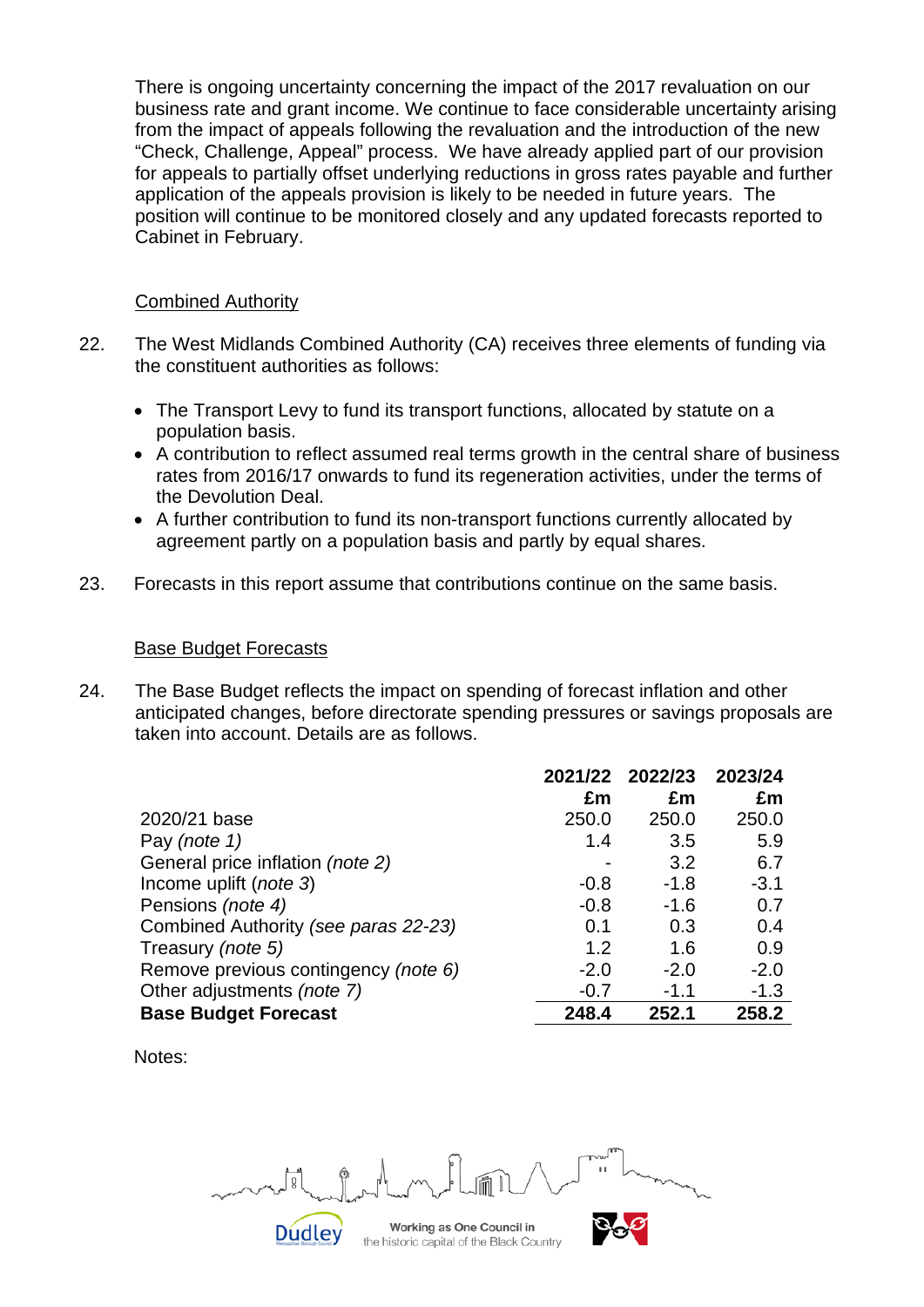- (1) Allows for an increase in line with the Chancellor's announced public sector "pay freeze" in 2021/22 with increases only for staff earning less than £24,000 per annum of £250, and increases in line with forecast CPI thereafter. The 2021/22 figure also includes the impact of the actual 2020/21 pay settlement being 2.75% rather than the budgeted 2%. Note that Central Government does not control Local Government pay directly.
- (2) No general provision has been made for 2021/22, with any specific inflationary issues being reflected in spending pressures below.
- (3) Assumes an increase of 2% per year on fees and charges.
- (4) Contributions in 2023/24 will be determined following the 2022 actuarial review. It is currently assumed this will not give rise to any change in underlying contributions. Contributions in individual years are impacted by the current arrangements which give varying annual discounts for 3 year advance payment.
- (5) Impact of Capital Programme, treasury management and investment income changes.
- (6) The existing Medium Term Financial Strategy includes a £2m general contingency. Specific pressures have now been identified within this report so to avoid double counting the contingency has been removed.
- (7) Fall-out of previous one-off items, non treasury impact of Leisure Centre Strategy, and other adjustments.

#### Spending Pressures

25. Spending pressures provided for are as follows. These are detailed in Appendix D.

|                                         | 2021/22<br>£m | 2022/23<br>£m | 2023/24<br>£m |
|-----------------------------------------|---------------|---------------|---------------|
| <b>Adult Social Care</b>                | 5.2           | 7.1           | 9.0           |
| <b>Children's Services</b>              | 4.8           | 4.8           | 4.8           |
| Health and Wellbeing                    | 0.1           | 0.1           | 0.1           |
| <b>Chief Executive</b>                  | 0.3           | 0.3           | 0.3           |
| <b>Finance and Legal Services</b>       | 0.6           | 0.6           | 0.6           |
| <b>Commercial and Customer Services</b> | 0.5           | 1.0           | 1.1           |
| <b>Regeneration and Enterprise</b>      | 0.0           | 0.0           | 0.1           |
| Housing and Communities                 | 0.3           | 0.3           | 0.3           |
| <b>Public Realm</b>                     | 0.3           | 0.8           | 0.8           |
| Total                                   | 12.1          | 15.0          | 17.1          |

26. In addition to ongoing pressures the proposed budget contains a £6.7m contingency for Covid cost pressures and loss of income, to the extent that they are not covered from the extended compensation for Sales, Fees and Charges scheme, that may arise in the early part of 2021/22.

Working as One Council in **Dudley** the historic capital of the Black Country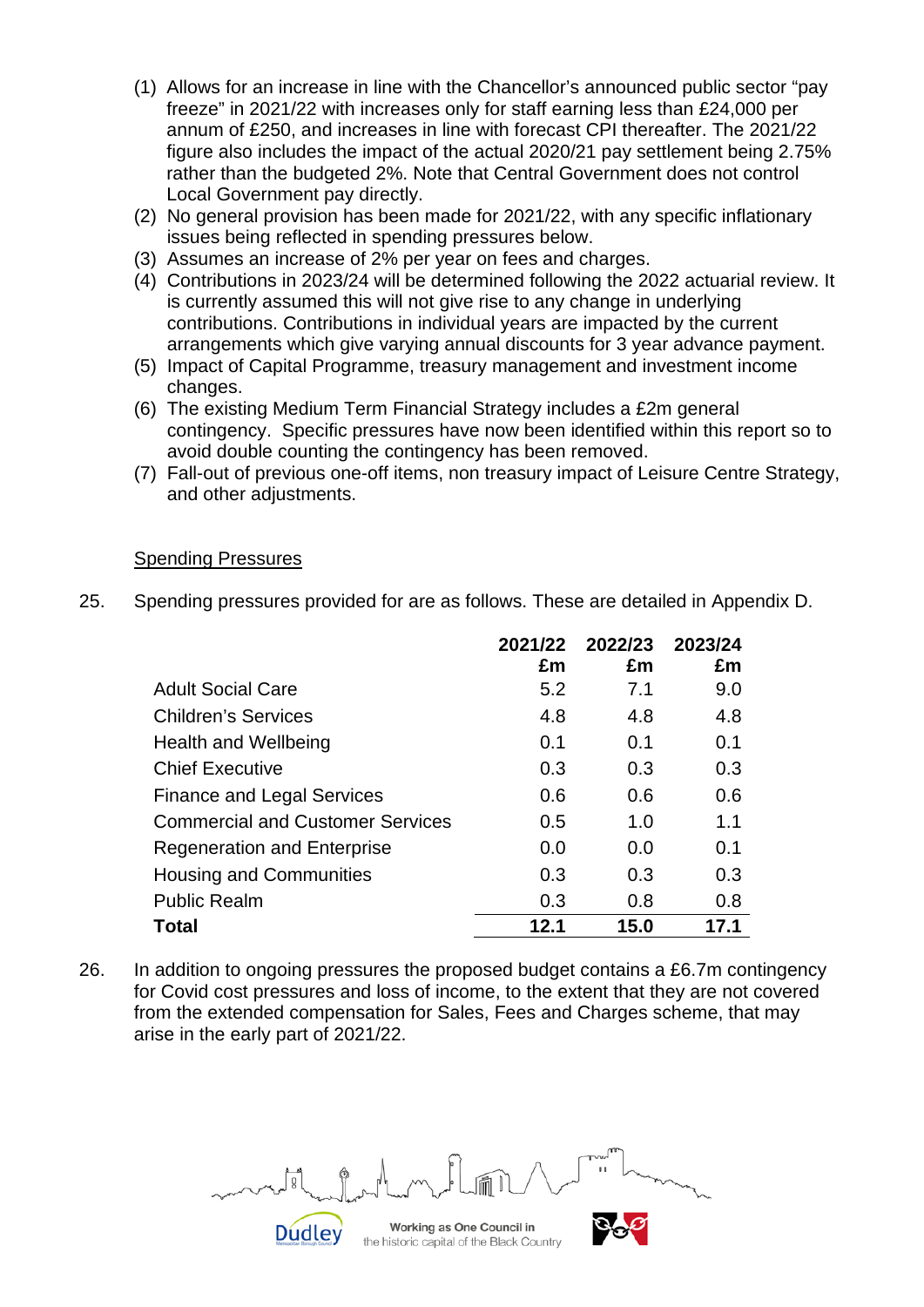27. Proposals within the report include provision to cease Mandatory Unpaid Leave (£1.1m) and restore 1% previously withheld from Grade 7 and above (0.7m) from 2021/22 onwards.

#### Savings

28. In total the following saving proposals have been identified as the basis for scrutiny and consultation. Details are set out in Appendix E.

|                                         | £m  | 2021/22 2022/23<br>£m | 2023/24<br>£m |
|-----------------------------------------|-----|-----------------------|---------------|
| <b>Adult Social Care</b>                | 3.2 | 3.7                   | 3.8           |
| <b>Children's Services</b>              | 1.3 | 2.1                   | 2.1           |
| <b>Commercial and Customer Services</b> | 0.0 | 0.1                   | 0.1           |
| <b>Regeneration and Enterprise</b>      | 0.6 | 0.7                   | 1.0           |
| <b>Housing and Communities</b>          | 0.1 | 0.1                   | 0.1           |
| <b>Public Realm</b>                     | 0.2 | 0.2                   | 0.2           |
| <b>Total</b>                            | 5.4 | 6.9                   | 7.3           |

#### Public Health

- 29. The recent Spending Review announcement did not give any detail regarding future years Public Health Grant allocations, except that it will remain flat in real terms and continue to be ring fenced. It is therefore assumed that general inflation will be added annually in line with the Consumer Price Index. The future intention regarding Agenda for Change is unclear, however the spending review made a commitment to NHS pay increases which would need to be reflected in future grant allocations. It is assumed that the grant will be fully spent in 2021/22 onwards, nevertheless these estimates will be reviewed again with Dudley's new Director of Public Health*.*
- 30. The overall forecast position for the Public Health Grant funded budget can be summarised as follows:

|                                |        | 2021/22 2022/23 2023/24 |      |
|--------------------------------|--------|-------------------------|------|
|                                | £m     | £m                      | £m   |
| Base budget forecast           | 21.3   | 21.7                    | 22.0 |
| One-off spending plans         | 0.6    | 0.6                     | 0.0  |
| <b>Total spend</b>             | 21.9   | 22.3                    | 22.0 |
| Forecast grant                 | 21.3   | 21.7                    | 22.0 |
| <b>Deficit</b>                 | $-0.6$ | $-0.6$                  | 0.0  |
| Reserve brought forward        | 1.2    | 0.6                     | 0.0  |
| <b>Reserve carried forward</b> | 0.6    | 0.0                     | 0.0  |

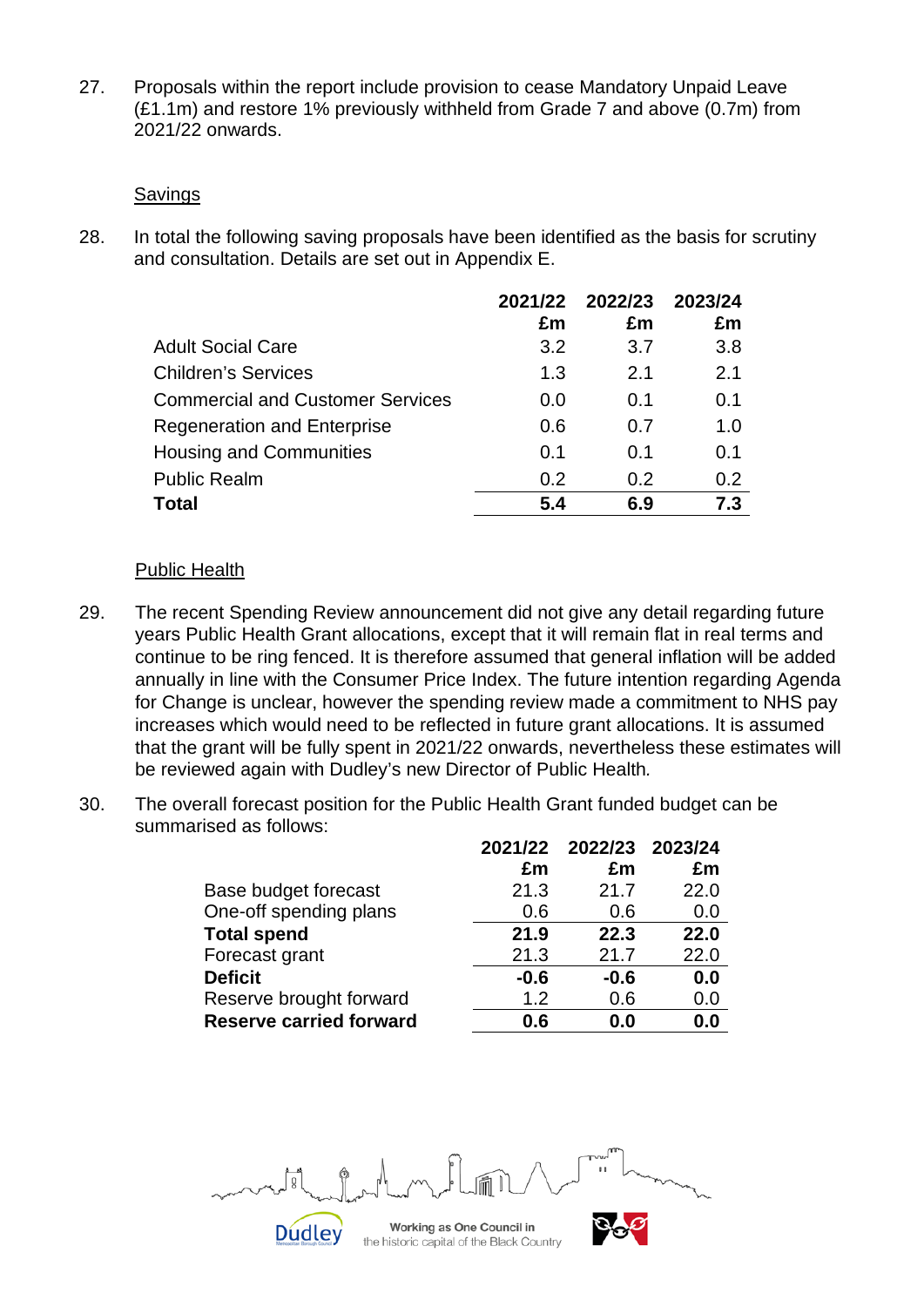#### Medium Term Financial Strategy

31. The MTFS reflecting the revised spending proposals set out above, and forecasts of resource availability, was summarised to Cabinet as follows.

|                                                       | 2021/22 | 2022/23          | 2023/24 |
|-------------------------------------------------------|---------|------------------|---------|
|                                                       | £m      | £m               | £m      |
| <b>Base Budget Forecast - see para 24</b>             | 248.4   | 252.1            | 258.2   |
| Pressures - see para 25                               | 12.1    | 15.0             | 17.1    |
| <b>Covid Contingency</b>                              | 6.7     |                  |         |
| <b>Savings</b> - see para 28                          | $-5.4$  | $-6.9$           | $-7.3$  |
| <b>Terms and Conditions</b>                           | 1.8     | 1.8              | 1.8     |
| <b>Total Service Spend</b>                            | 263.6   | 262.0            | 269.8   |
|                                                       |         |                  |         |
| <b>Retained Business Rates</b>                        | 84.0    | 86.4             | 89.0    |
| Tariff                                                | $-6.0$  | $-6.1$           | $-6.2$  |
| <b>Business Rate Grant</b>                            | 12.6    | 12.9             | 13.2    |
| <b>New Homes Bonus</b>                                | 0.2     | 0.2 <sub>0</sub> | 0.2     |
| Improved Better Care Fund (IBCF)                      | 16.1    | 16.4             | 16.7    |
| <b>Social Care Grant</b>                              | 11.8    | 12.0             | 12.2    |
| <b>Covid General Grant</b>                            | 6.7     |                  |         |
| <b>LCTS Support Grant</b>                             | 3.3     |                  |         |
| <b>Council Tax</b>                                    | 133.2   | 138.3            | 142.8   |
| Collection Fund Deficit - Council Tax                 | $-1.8$  | $-0.1$           | $-0.1$  |
| Collection Fund Deficit - Business Rates <sup>1</sup> | $-46.1$ | $-0.6$           | $-0.6$  |
| <b>Business Rate Grant reserve</b>                    | 45.0    |                  |         |
| <b>Total Resources</b>                                | 259.0   | 259.4            | 267.2   |
|                                                       |         |                  |         |
| <b>Deficit funded from Balances</b>                   | 4.6     | 2.6              | 2.6     |
| Balances brought forward                              | 21.7    | 17.1             | 14.5    |
| <b>Balances carried forward</b>                       | 17.1    | 14.5             | 11.9    |

32. The table above assumes that Council Tax increases by 4.99% in 2021/22 and 1.99% in subsequent years. Based on proposed referendum limits, this would not require a referendum in accordance with Chapter 4ZA of Part 1 of the Local Government Finance Act 1992.

<span id="page-9-0"></span><sup>1</sup> 2021/22 figure mainly resulting from increased relief for retail, leisure, hospitality and nurseries in 2020/21, offset by Business Rates Grant received in the General Fund in 2020/21 and carried forward into 2021/22 via an earmarked reserve, shown on following line in table.



Working as One Council in the historic capital of the Black Country

**Dudley** 

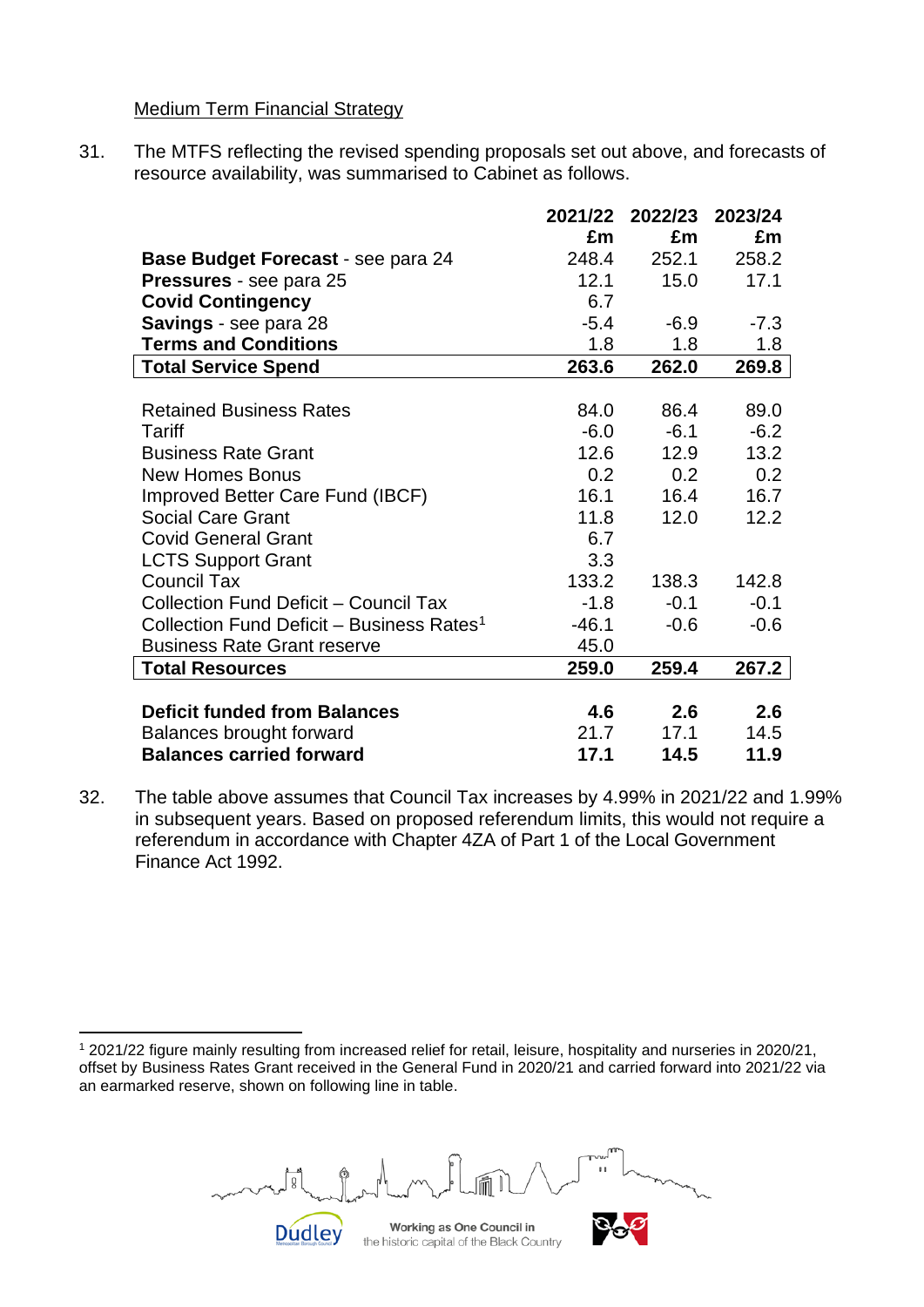#### Estimates, Assumptions & Risk Analysis

- 33. The proposals in this report are based on a number of estimates, assumptions and professional judgements, which are subject to continuous review:
	- (a) that pay inflation does not vary materially from current forecasts;
	- (b) that the 2021/22 finance settlement and any specific grant income would be in line with forecasts;
	- (c) that in subsequent years income from (non Covid related) general and specific grants rises in line with forecast CPI;
	- (d) that the underlying impact of any local government funding reforms is neutral;
	- (e) that underlying net income from Business Rates (excluding temporary Covid impacts) rises in line with forecast CPI, and that income and expenditure in respect of the EZ is in line with current forecasts;
	- (f) that the cost of Council Tax Reduction awarded will not substantially exceed forecasts, and the underlying tax base (excluding temporary Covid impacts) will continue to grow as anticipated;
	- (g) that the pressure on the High Needs Block is met from within the Dedicated Schools Grant;
	- (h) that cash limited non-pay budgets will be managed so as to absorb any price inflation not specifically provided for in 2021/22 and any inflationary pressures in 2022/23 and 2023/24 will be no more than the amount provided for;
	- (i) that income and expenditure relating to treasury management activity are in line with forecasts;
	- (j) that there will be no other unplanned expenditure (including any resulting from demographic, legislative or case law pressures) or shortfalls in income, which cannot be met from reserves;
	- (k) that there will be no changes to government policy on maximum underlying Council Tax increases without the need for a referendum;
	- (l) that the Adult Social Care market is able to absorb National Living Wage pressures within the proposed provision;
	- (m) that there will be no underlying change in the level of employers' pension contributions from 2023/24 compared with the current MTFS;

Working as One Council in **Dudley** 

the historic capital of the Black Country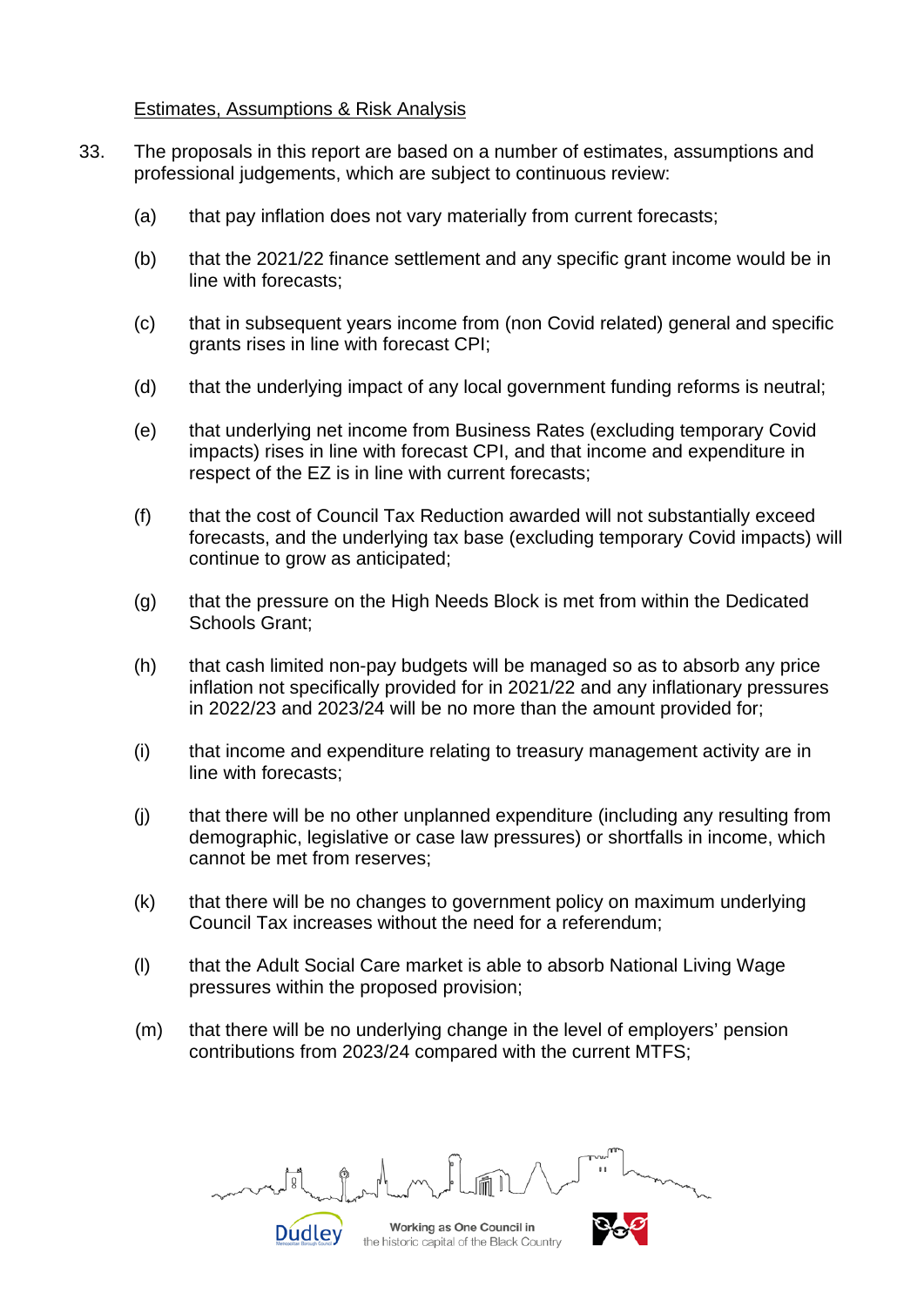- (n) that contributions to the WMCA are in line with the forecasts in this report;
- (o) that the proposed contingency will be sufficient to cover any additional costs of managing Covid in 2021/22.
- 34. The assumptions set out above lead to forecast deficits in all financial years. These assumptions are subject to uncertainty and in some cases this uncertainty is significant. Actual outcomes may be more positive or more negative than the forecasts set out in this report. In the event that outcomes are more negative, then action (to reduce levels of expenditure or increase income) may become more urgent. It should be noted that this budget is being set against a background of significant political and economic uncertainties.

#### **Consultation**

- 35. Thousands of people have taken part in the budget consultation over the past few years. Last year more than 1,400 responses were received after an extensive promotion period through the media, social media and through the e-bulletin. Hard copies were also made available in libraries, leisure centres and at Dudley Council Plus. This year, the council will continue to consult far and wide using the extensive reach it has through a range of communications channels as well as working with partner organisations and community groups to encourage more people to have their say. The results will be reported back to Cabinet in the spring
- 36. Detailed consultation will also be undertaken with groups identified as being potentially affected by the specific savings proposals, with a particular emphasis on equalities issues. Further information is set out in the Equality Impact section below.
- 37. A consultation document will be distributed to representatives of Non-Domestic Ratepayers setting out the provisional budget proposals in this report. Consultees will be offered the opportunity for a meeting to be held if there is sufficient interest. Further detailed information (as required in pursuance of the statutory duty to consult) will be distributed in February for comment before the Council Tax setting meeting.
- 38. In accordance with the Council's Constitution, the Scrutiny Committees are being asked to consider the issues set out in this report and any related specific issues relevant to their Council Plan and service responsibilities. For this committee the relevant items are those relating to Children's Services in paragraphs 25 and 28, and Appendices D and E. Senior Management will be available at the meeting to address any queries. In framing their responses, the Scrutiny Committees are being asked to consider both the spending and funding implications (including the impact on Council Tax) of any observations they may wish to make.

Working as One Council in the historic capital of the Black Country

**Dudley**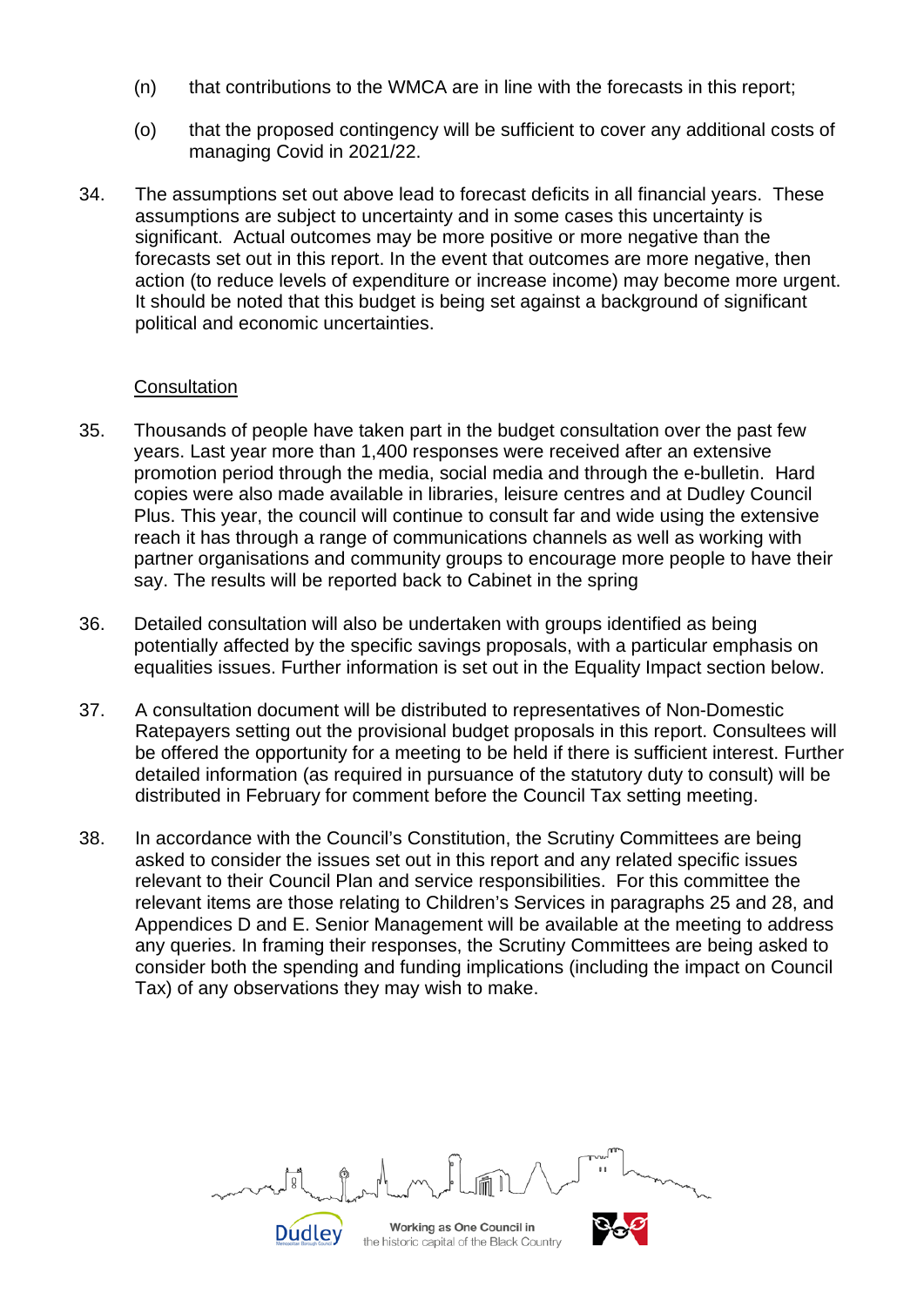### **Finance**

39. This report is financial in nature and relevant information is contained within the body of the report.

## **Law**

- 40. The Council's budget setting process is governed by the Local Government Finance Acts 1988,1992, and 2012 and the Local Government Act 2003.
- 41. The Local Government Act 2003 requires the Chief Financial Officer to report on the robustness of estimates made for the purpose of final budget calculations, and the adequacy of the proposed financial reserves and this will be included in the final budget report.
- 42. The Localism Act 2011 introduced a new chapter into the Local Government Finance Act 1992 making provision for Council Tax referendums to be held if an authority increases its Council Tax by an amount exceeding principles determined by the Secretary of State and agreed by the House of Commons.
- 43. The Local Government (Early Termination of Employment) (Discretionary Compensation) (England and Wales) Regulations 2006 are designed to enable a local authority to compensate employees whose employment terminates on grounds of redundancy or in the interests of the efficient exercise of the authority's functions. Any local arrangements in place must also be compliant with the Employment Rights Act 1996 and the Equality Act 2010.

## **Equality Impact**

- 44. Section 149 of the Equality Act 2010 the general public sector equality duty requires public authorities, including the Council, to have due regard to the need to:
	- eliminate discrimination, harassment and victimisation and other conduct that is prohibited by the Act;
	- advance equality of opportunity between people who share a protected characteristic and those who don't;
	- foster good relations between people who share a protected characteristic and those who don't.
- 45. Having due regard to the need to advance equality of opportunity between persons who share a relevant protected characteristic and persons who do not share it involves having due regard, in particular, to the need to:
	- remove or minimise disadvantages suffered by persons who share a relevant protected characteristic that are connected to that characteristic

Working as One Council in **Dudley** 

the historic capital of the Black Country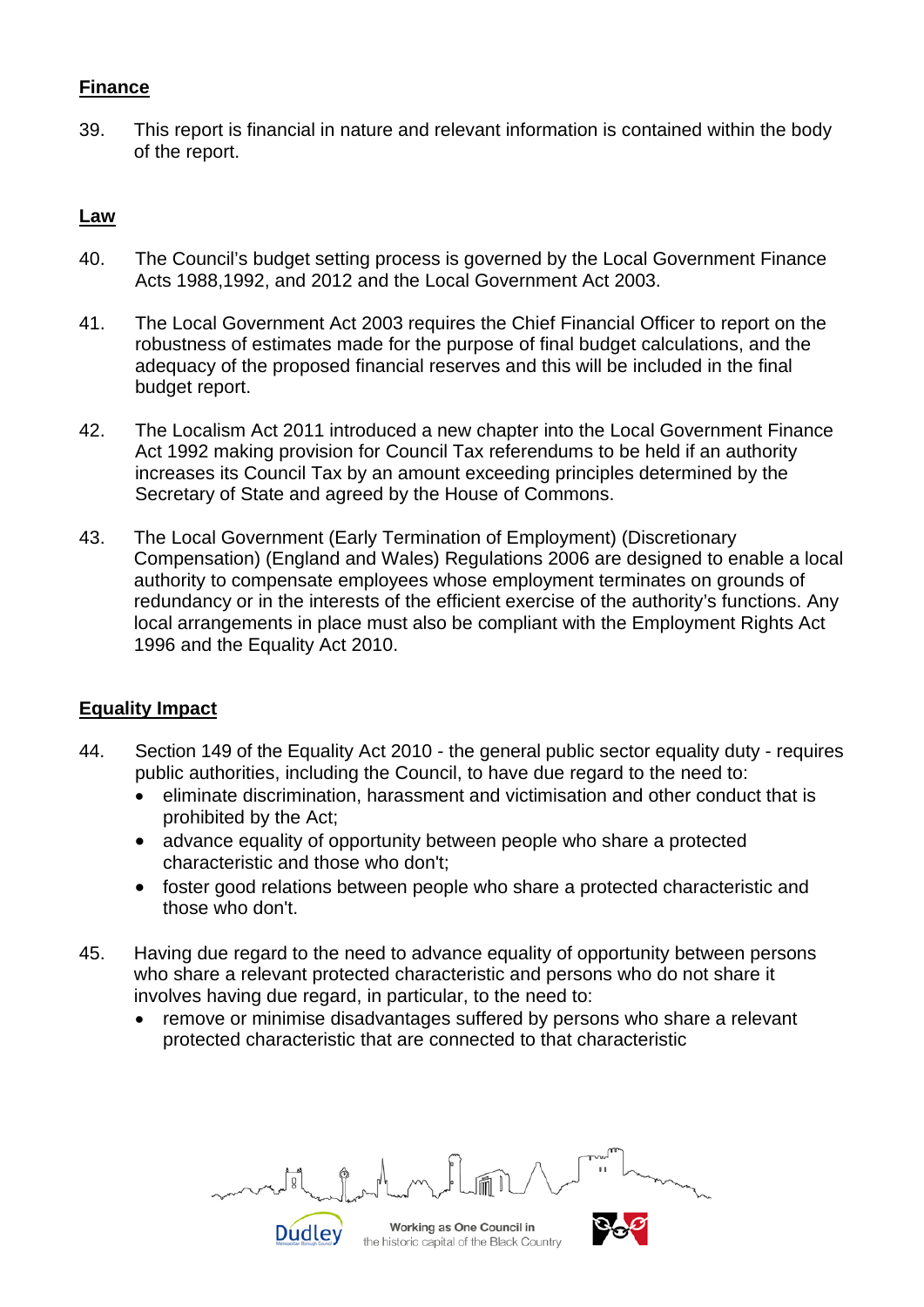- take steps to meet the needs of persons who share a relevant protected characteristic that are different from the needs of persons who do not share it
- encourage persons who share a relevant protected characteristic to participate in public life or in any other activity in which participation by such persons is disproportionately low.
- 46. The legislation states that "the steps involved in meeting the needs of disabled persons that are different from the needs of persons who are not disabled include, in particular, steps to take account of disabled persons' disabilities." In practice, this means that reasonable adjustments should be made for disabled people so that they can access a service or fulfil employment duties, or perhaps a choice of an additional service for disabled people is offered as an alternative to a mainstream service.
- 47. Having due regard to the need to foster good relations between persons who share a relevant protected characteristic and persons who do not share it involves having due regard, in particular, to the need to:
	- tackle prejudice, and
	- promote understanding.
- 48. Compliance with the duties in this section may involve treating some persons more favourably than others; but that is not to be taken as permitting conduct that would otherwise be prohibited by or under this Act.
- 49. The duty covers the protected characteristics of age, disability, gender reassignment, pregnancy and maternity, race, religion or belief, sex and sexual orientation.
- 50. An initial assessment of the budget proposals has been made. Where proposals are likely to have a significant equality impact, they will undergo an equality impact assessment informed by consultation with the protected groups who may be adversely affected, during the autumn. The results of this process and any steps which emerge that might help to mitigate any potential impact of the budget proposals on the protected groups will be reported to Members so that they can pay due regard to the Public Sector Equality Duty in making decisions on the budget. In making decisions on budget proposals, Members will need to weigh the Public Sector Equality Duty against the forecast financial position, risks and uncertainties set out in this report.
- 51. With regard to Children and Young People, a substantial element of the proposed budget for the People Directorate will be spent on maintaining and improving services for children and young people. The expenditure of other Directorates' budgets will also have a significant impact on this group.

#### **Human Resources / Organisational Development**

**Dudley** 

52. Proposals in relation to staff Terms and Conditions are detailed in paragraph 27.

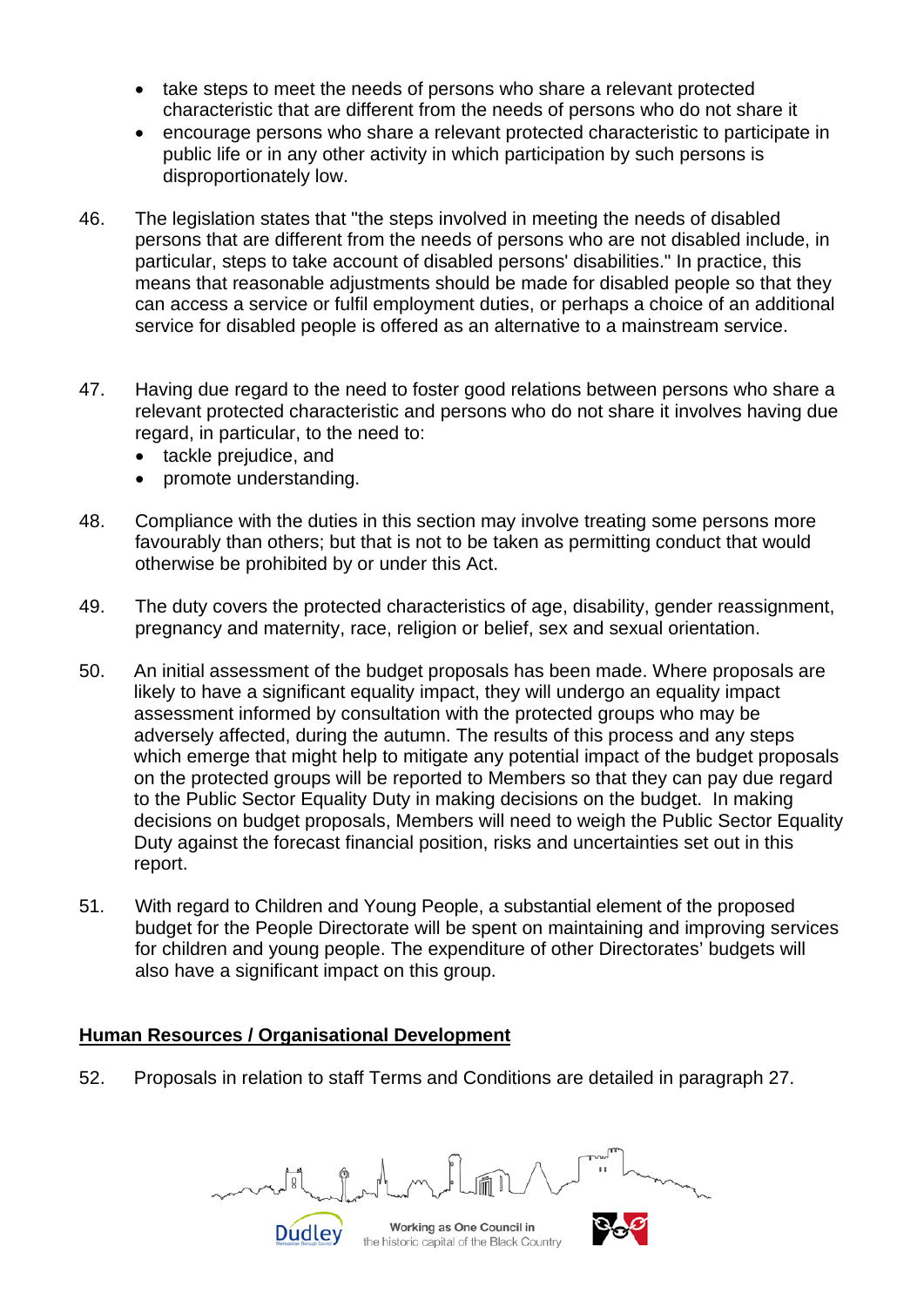#### **Commercial / Procurement**

- 53. There is proposed additional investment in the Procurement team included in paragraph 25 and Appendix D.
- 54. Proposed savings from increasing the Dudley Town Hall catering and bar offer and income from advertising on Boundary signs are included in paragraph 28 and Appendix E

#### **Health, Wellbeing and Safety**

55. The forecast Public Health budget is set out in paragraphs 29 and 30. This report includes proposals for investment in the SCAMs Team to support Adult Social Care and wider investment in the health, wellbeing and safety of the residents of the borough.

 $ell$ 

Mennan

**Kevin O'Keefe In the United States Chief Executive Iain Newman**<br> **Chief Executive I** Director of Fi

O1 g l e s

.................................................................. ....................................................................... **Director of Finance and Legal** 

.................................................................. **Helen Ellis Interim Director of Children's Services**

**Dudley** 

Working as One Council in

the historic capital of the Black Country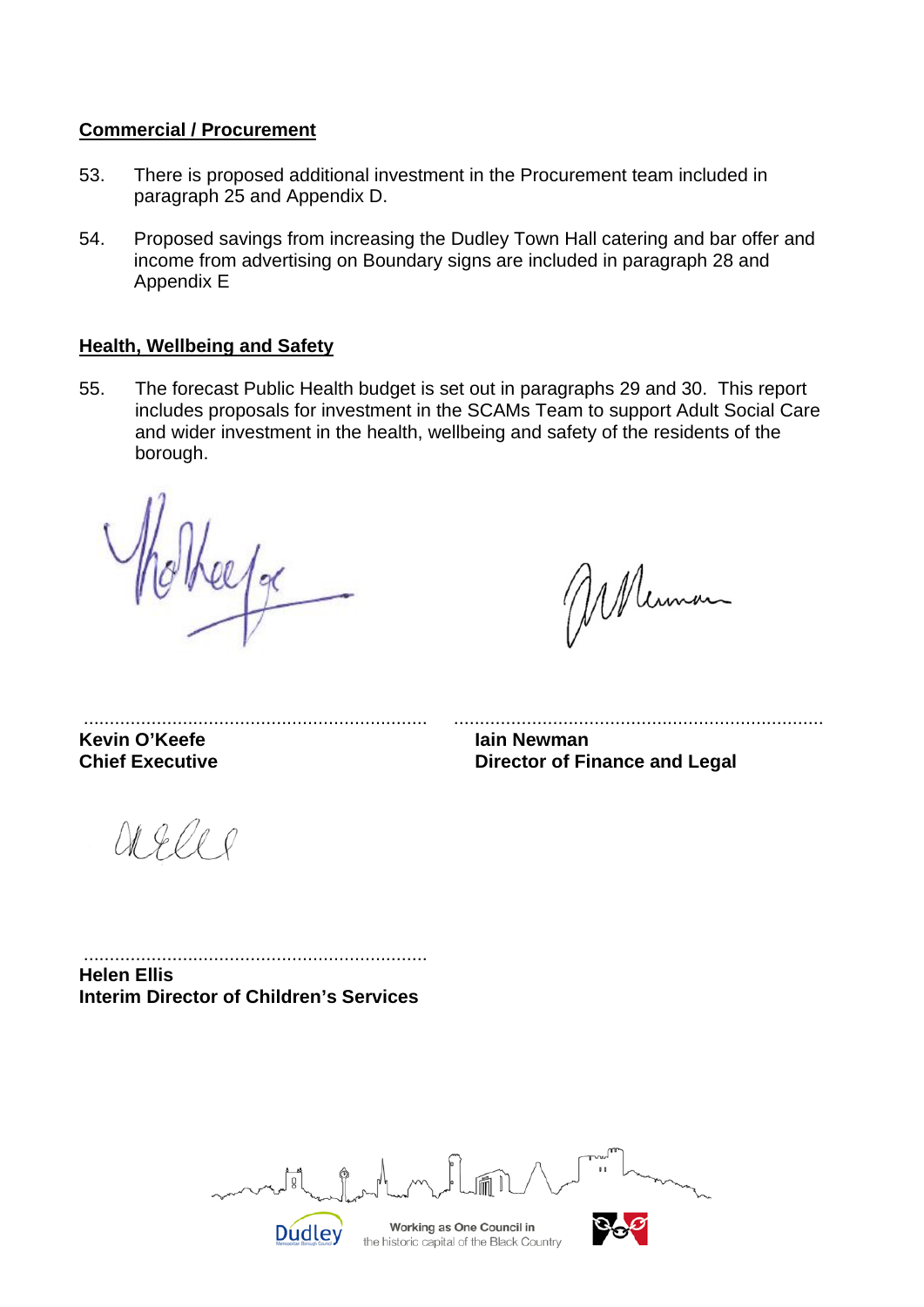Contact Officers: Rachel Cooper Telephone: 01384 814844 Email: [rachel.cooper@dudley.gov.uk](mailto:rachel.cooper@dudley.gov.uk)

> John Everson Telephone: 01384 814806 Email: [john.everson@dudley.gov.uk](mailto:john.everson@dudley.gov.uk)

#### **List of Background Papers**

Budget and Council Tax setting 2020/21 report to Council, 2nd March 2020 Revenue Outturn 2019/20 report to Cabinet, 6<sup>th</sup> July 2020

| $\sim$<br>m                                                            | TГ<br>TVW<br>$\mathbf{H}$ |
|------------------------------------------------------------------------|---------------------------|
| Working as One Council in<br>the historic capital of the Black Country |                           |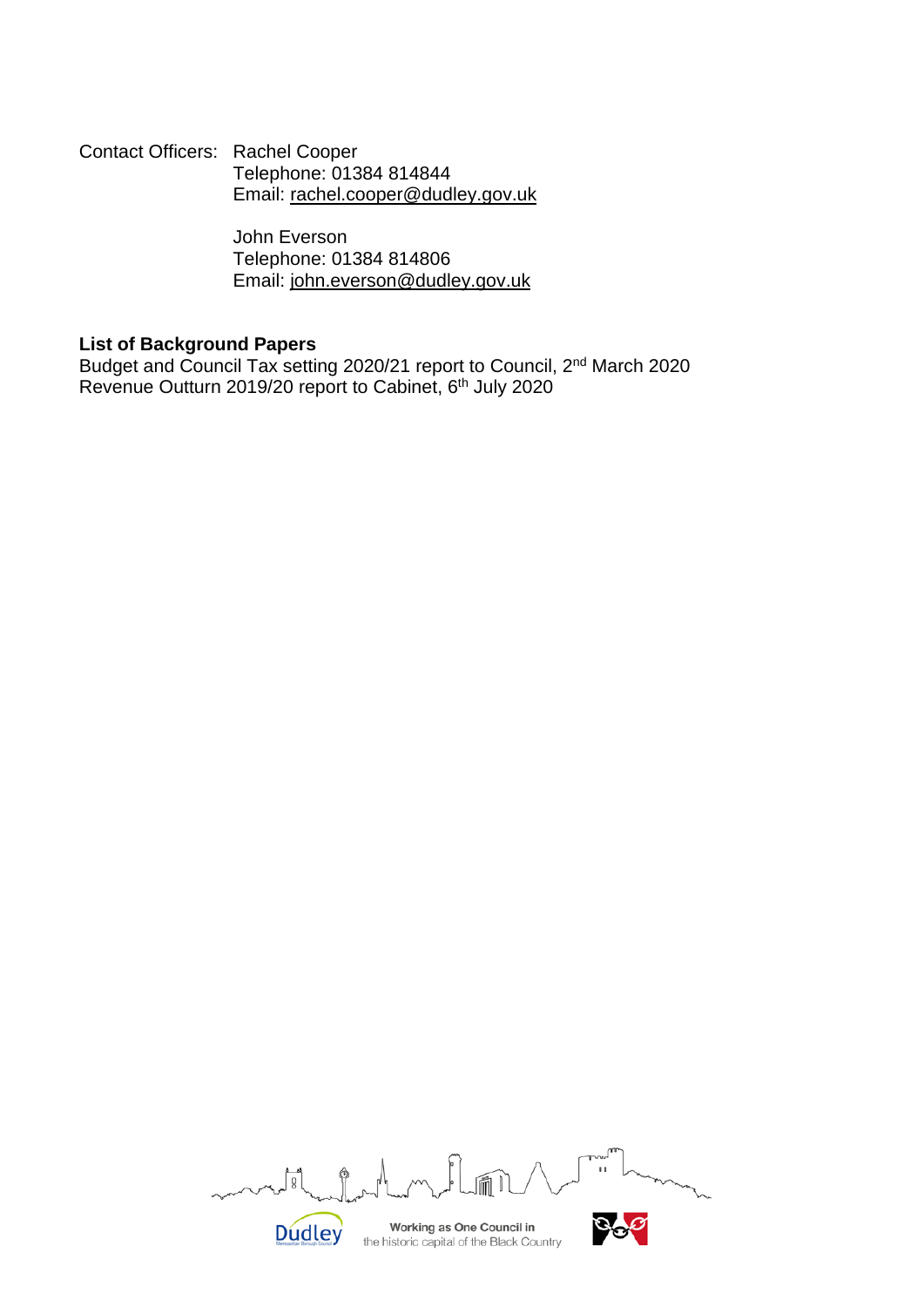### **Appendix A**

### **Funding provided by Government in response to Covid-19**

| <b>Name</b>                                         | £m               | <b>Comment</b>                                                                   |
|-----------------------------------------------------|------------------|----------------------------------------------------------------------------------|
| General Covid-19 grant <sup>2</sup>                 | 25.9             |                                                                                  |
| Compensation for sales,<br>fees and charges         | 4.6              | Latest estimate.                                                                 |
| <b>Total Unringfenced</b>                           | 30.5             |                                                                                  |
| Section 31                                          | 44.5             | <b>Compensates for additional Business Rates</b><br>relief                       |
| SBGF / RHLGF /<br>Discretionary Bus. grants         | 58.9             | Initial allocation to fund grants to<br>businesses.                              |
| <b>Local Restrictions Support</b><br>Grant (Closed) | 4.8              | Up to £3000 per month while closed                                               |
| <b>Local Restrictions Support</b><br>Grant (Open)   | 0.2 <sub>0</sub> | Support while open                                                               |
| Further rounds of LRSG                              | <b>TBC</b>       | <b>Further restrictions</b>                                                      |
| <b>Additional Restrictions</b><br>Grant             | 6.4              | £20 per head discretionary fund to support<br>businesses.                        |
| New Burdens-<br>administration funding              | 0.2              | Implementation of hardship funding /<br>business grants / CTR                    |
| Infection control - Care<br>Homes                   | 2.9              | Ringfenced. 75% to be distributed on a per<br>bed basis, 25% discretionary       |
| Infection Control round 2                           | 2.6              | 80% to Care homes & CQC care providers,<br>20% discretionary                     |
| CCG                                                 | <b>TBC</b>       | Support hospital discharges, £1.1m claimed<br>to date                            |
| Hardship Fund                                       | 3.0              | To fund additional Council Tax relief                                            |
| <b>Emergency Assistance</b><br>Grant                | 0.4              | Food & Essentials                                                                |
| <b>Winter Grant Scheme</b>                          | 1.1              | £170m nationally. Ringfenced, with at least<br>80% earmarked for food and bills. |

<span id="page-16-0"></span><sup>2</sup> £0.8m of Covid-19 grant was credited to the General Fund in 2019/20 and the remainder will be credited in the current year

month ᠕  $\mathbf{H}$  $\circledcirc$ **March 14** 

Working as One Council in the historic capital of the Black Country

**Dudley** 

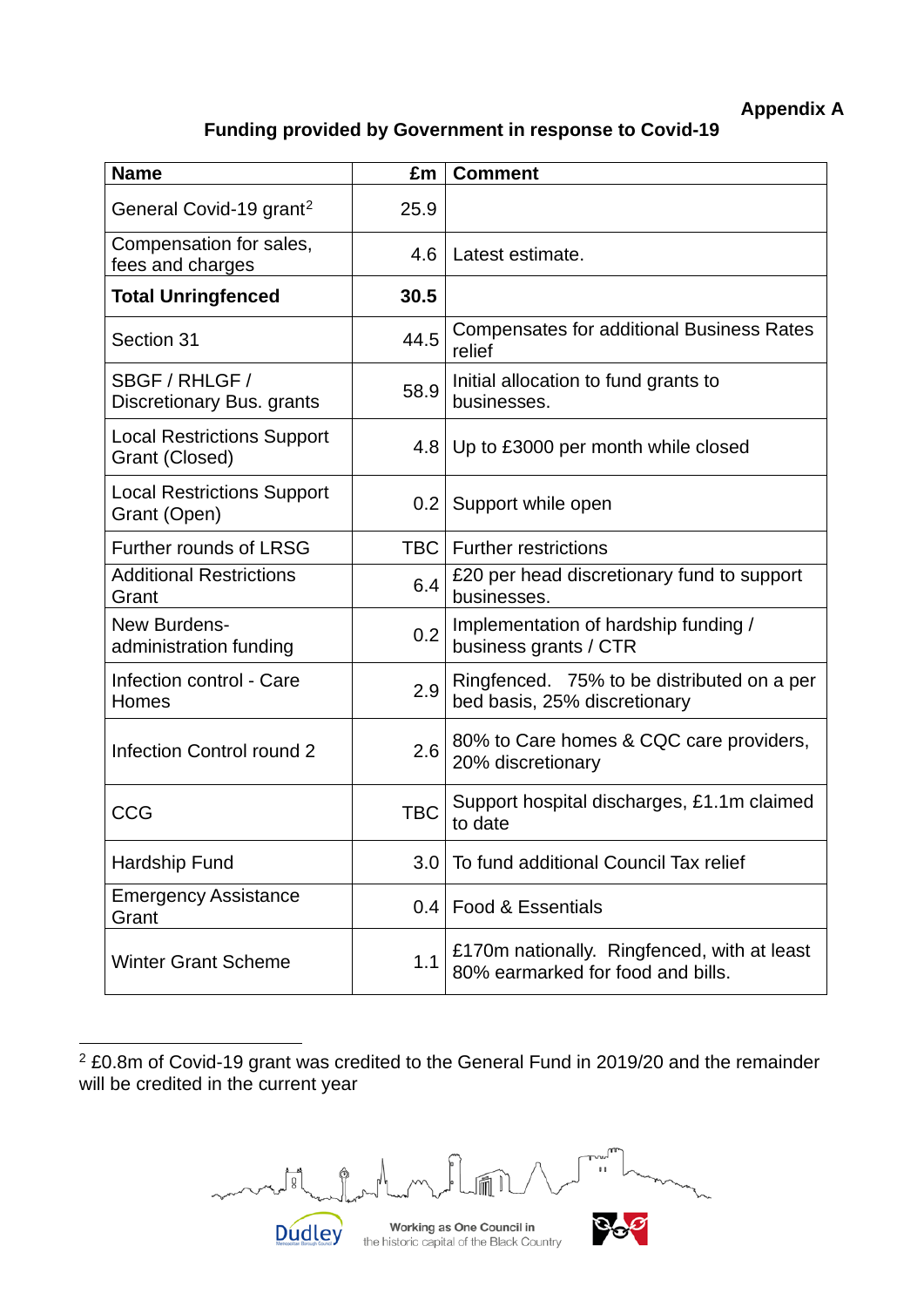| <b>Name</b>                                        | £m         | <b>Comment</b>                                                                |
|----------------------------------------------------|------------|-------------------------------------------------------------------------------|
| <b>Test and Trace Support</b><br>Payment           | <b>TBC</b> | £500 lump sum for those on low incomes                                        |
| <b>Clinically Extremely</b><br>vulnerable          | 0.2        |                                                                               |
| Emergency Active Travel 1 <sup>st</sup><br>tranche | 0.3        | £50k Revenue, £235k Capital. 2 <sup>nd</sup> tranche<br><b>TBC</b>            |
| Reopening High St fund                             | 0.3        | Eligible expenditure to be claimed                                            |
| Test, Track and Trace                              | 1.9        | Ringfenced                                                                    |
| Compliance and<br>Enforcement                      | 0.2        | Ringfenced to support compliance and<br>enforcement                           |
| <b>Contain Outbreak</b><br>Management Fund (COMF)  | 2.6        | Very High £8 per head of population.<br>Automatically triggered by Lockdown 2 |
| <b>Additional COMF</b>                             | <b>TBC</b> | £4 per head per month tier 3, £3 per head<br>tier 2.                          |
| Education - Catch up<br>premium                    | 1.9        | Academic year grant DSG                                                       |
| <b>Covid Workforce Fund</b>                        | <b>TBC</b> | For schools once reserves have decreased<br>to $4%$                           |
| <b>Total ringfenced</b>                            | $132.4+$   |                                                                               |

m  $\frac{1}{11}$  $\frac{1}{2}$ ¢ **Dudley** 

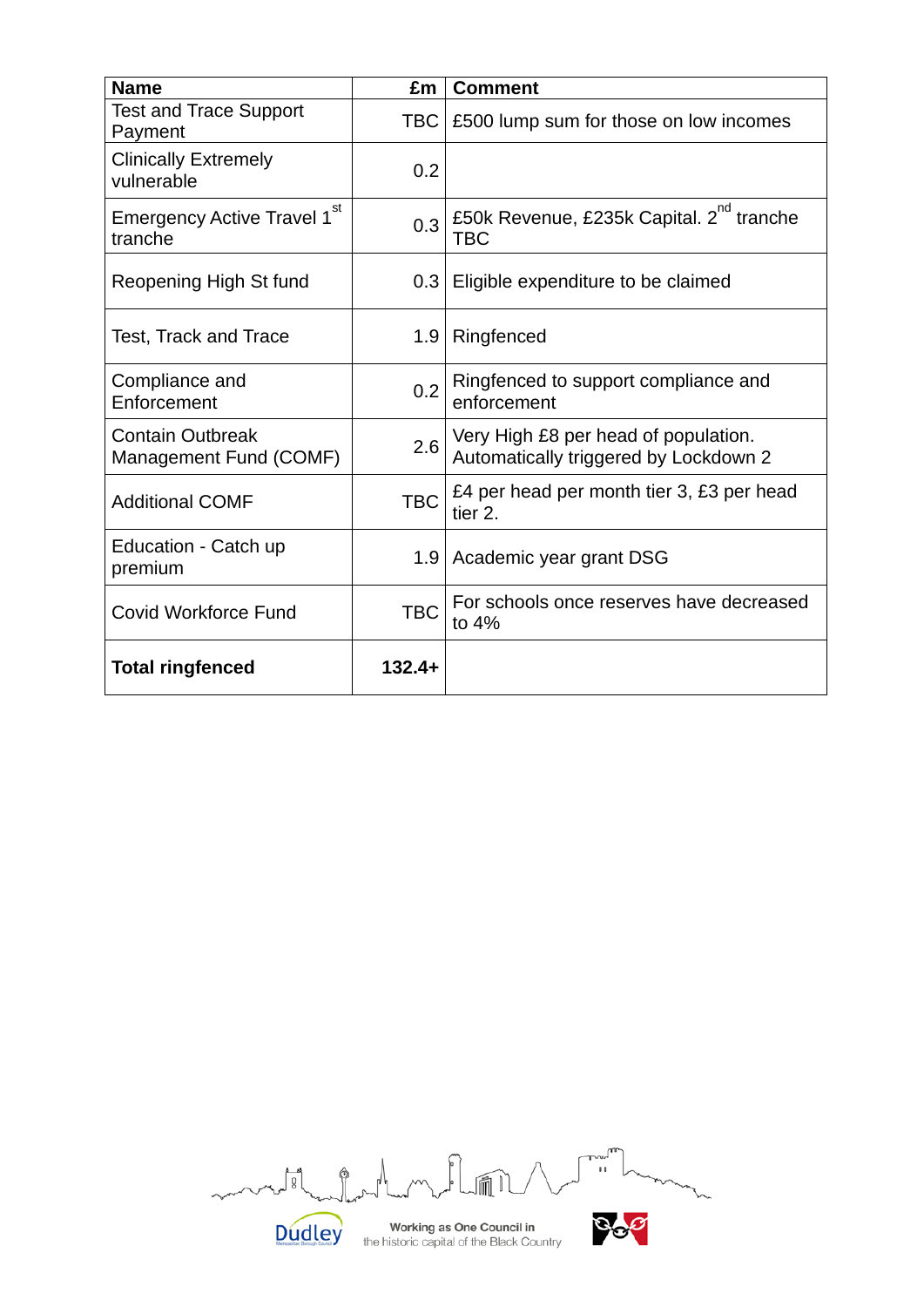## **Appendix B**

## **2020/21 Forecast Outturn position**

|                                               | Latest<br><b>Budget</b><br>£'m | <b>Latest</b><br><b>Outturn</b><br>E'm | Variance<br>£m | Of which<br>Covid<br>£m | Of<br>which<br><b>Other</b><br>£m | <b>Comment variance</b>                                                                                                                                                                                |
|-----------------------------------------------|--------------------------------|----------------------------------------|----------------|-------------------------|-----------------------------------|--------------------------------------------------------------------------------------------------------------------------------------------------------------------------------------------------------|
| <b>Chief Executives</b>                       | 0.8                            | 0.9                                    | 0.1            | 0.0                     | 0.1                               | Other - £0.1m Employee related costs of senior mgmt. posts                                                                                                                                             |
| <b>Adult Social Care</b>                      | 97.0                           | 102.8                                  | 5.8            | 5.6                     | 0.2                               | Covid – provider support £2.5m, £3.1m pressures on Dudley<br><b>Disability Services.</b><br>Other - £0.2m Successor                                                                                    |
| Children's<br><b>Services</b>                 | 69.1                           | 77.4                                   | 8.3            | 2.0                     | 6.3                               | Covid - CLA placements £0.5m, Traded Services £0.7m,<br>Schools Trading accounts £0.8m.<br>Other - £3.4m CLA Placements, £1.3m Home to School<br>Transport, £0.8m Successor, £0.8m consultants/agency. |
| Health and<br>Wellbeing                       | 2.9                            | 3.0                                    | 0.1            | 0.1                     | 0.0                               | Covid - Foodbanks £0.1m                                                                                                                                                                                |
| Finance and Legal<br><b>Services</b>          | 3.6                            | 3.9                                    | 0.3            | 0.6                     | $-0.3$                            | Covid - £0.6m loss of income including summons income<br>Other - Elections fallow year (£0.3m) saving                                                                                                  |
| Commercial and<br>Customer<br><b>Services</b> | 0.7                            | 5.2                                    | 4.5            | 4.1                     | 0.4                               | Covid - PPE £2.0m, Regional Mortuary £0.6m, ICT £0.8m,<br>CAPA events £0.4m, Registrars £0.3m                                                                                                          |

The Country Country Country Country Country Country Country Country Country Country Country Country Country Country Country Country Country Country Country Country Country Country Country Country Country Country Country Co month of home flow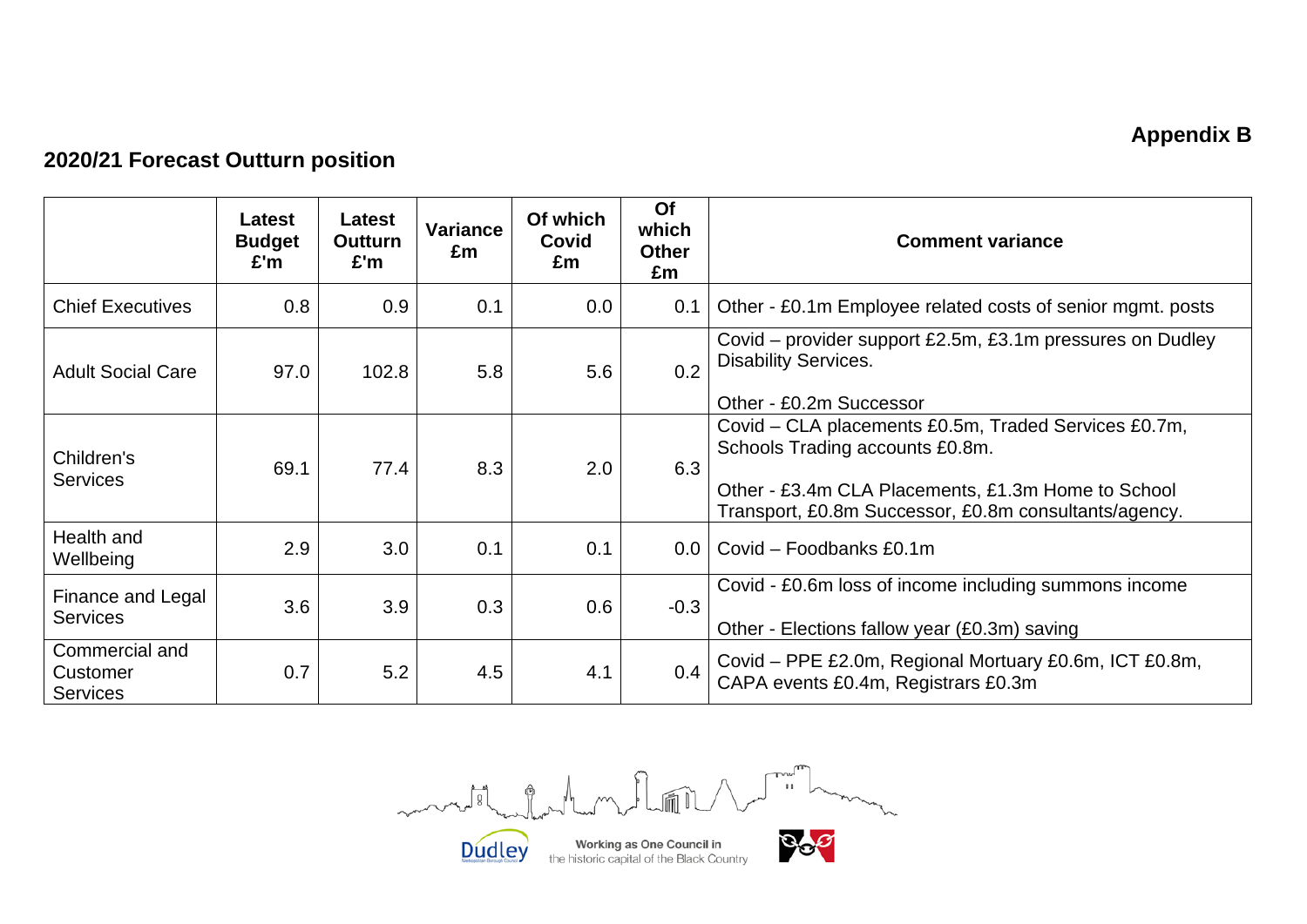|                                | Latest<br><b>Budget</b><br>£'m | <b>Latest</b><br><b>Outturn</b><br>£'m | <b>Variance</b><br>£m | Of which<br><b>Covid</b><br>£m | Of<br>which<br><b>Other</b><br>£m | <b>Comment variance</b>                                                                                                                                                                                                                                                         |
|--------------------------------|--------------------------------|----------------------------------------|-----------------------|--------------------------------|-----------------------------------|---------------------------------------------------------------------------------------------------------------------------------------------------------------------------------------------------------------------------------------------------------------------------------|
|                                |                                |                                        |                       |                                |                                   | Other ICT £0.4m                                                                                                                                                                                                                                                                 |
| Housing                        | 6.6                            | 6.7                                    | 0.1                   | 0.2                            | $-0.1$                            | Covid - £0.2m Homelessness<br>Other - (£0.1m) vacancies                                                                                                                                                                                                                         |
| <b>Public Realm</b>            | 50.1                           | 51.3                                   | 1.2                   | 2.2                            | $-1.0$                            | Covid – Waste collection and disposal £0.8m, loss of income<br>(Permit scheme, s74 notices, licensing, car parks) £1.4m<br>Other - (£0.8m) Mobilisation savings, (£0.2m) waste and<br>recycling, Oak lane (£0.2m) offsetting £0.2m transport pressure                           |
| Regeneration and<br>Enterprise | 11.0                           | 15.3                                   | 4.3                   | 4.8                            | $-0.5$                            | Covid – Leisure £2.7m, Catering £0.9m, Planning income<br>£0.2m, Local Mortuary £0.2m, Himley and Halls £0.7m, other<br>pressures £0.1m<br>Other - (£0.4m) net saving on non covid Leisure activities, and<br>reduced expenditure in Adult and Community Learning (£0.1m)       |
| Corporate &<br>Treasury        | 8.2                            | 7.1                                    | $-1.1$                | 1.4                            | $-2.5$                            | Covid – investment income impacted by Covid £1.4m<br>Other - Slippage in borrowing requirements (incl MRP) (£1.0m),<br>(£2m) contingency released, pensions over recovery (£0.4m),<br>lower banking transaction fees (£0.1m), offset by additional<br>$0.75\%$ pay award £1.0m, |

J in Links mutile la film DOP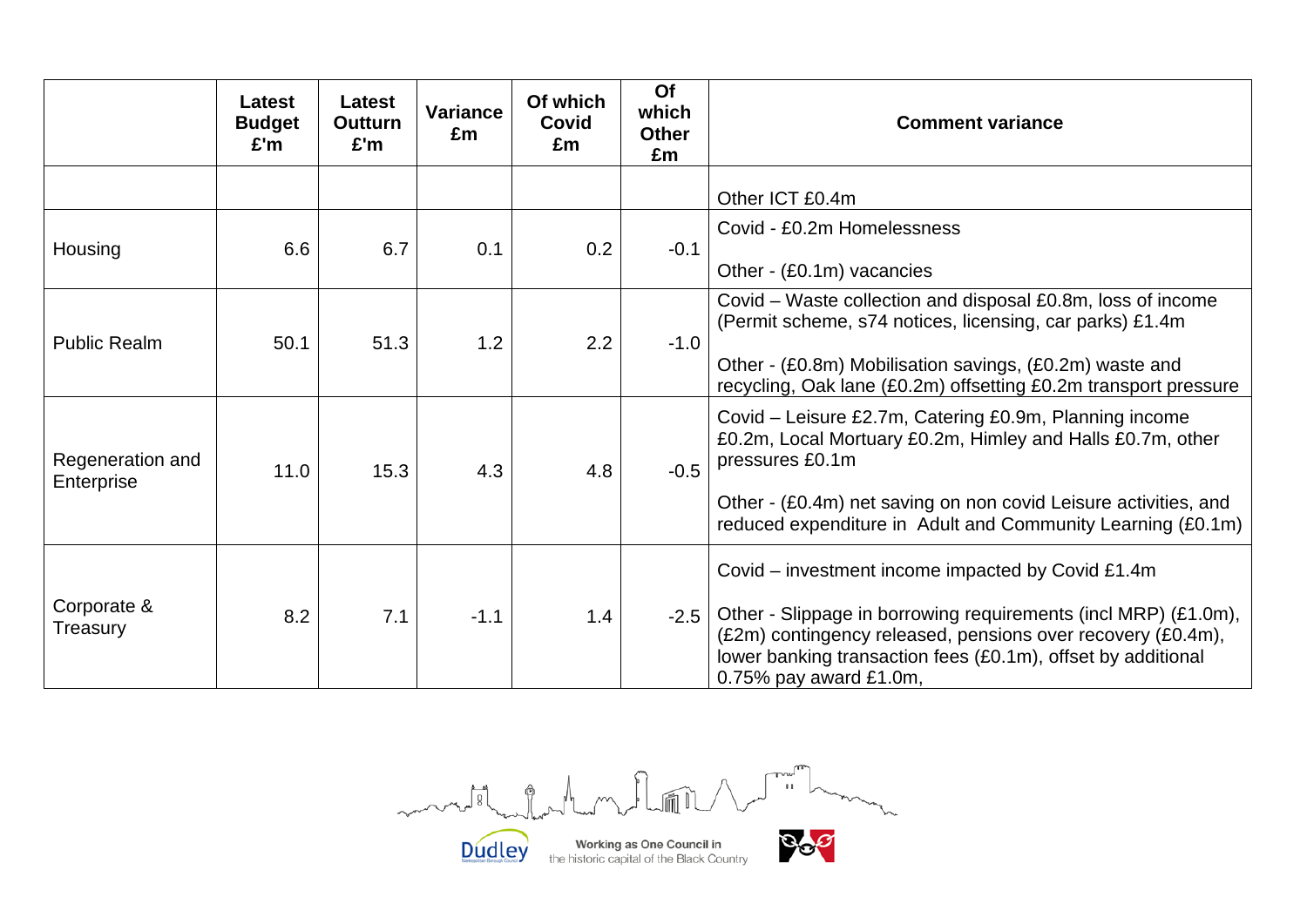|                                      | Latest<br><b>Budget</b><br>£'m | Latest<br><b>Outturn</b><br>£'m | <b>Variance</b><br>£m | Of which<br><b>Covid</b><br>£m | Of<br>which<br><b>Other</b><br>£m | <b>Comment variance</b>                                                                          |
|--------------------------------------|--------------------------------|---------------------------------|-----------------------|--------------------------------|-----------------------------------|--------------------------------------------------------------------------------------------------|
| <b>Total Service</b><br><b>Costs</b> | 250.0                          | 273.6                           | 23.6                  | 21.0                           | 2.6                               |                                                                                                  |
| <b>Total Funding</b>                 | $-250.0$                       | $-279.6$                        | $-29.6$               | $-29.6$                        | 0.0                               | £0.8m of grant funding used in 19/20. Includes £4.6m<br>compensation for Sales, Fees and Charges |
| <b>Use of Balances</b>               | 0.0                            | $-6.0$                          | $-6.0$                | $-8.6$                         | 2.6                               |                                                                                                  |

Limited the month of the contract of mars 18 mars for  $m$  $\mathcal{N}_{\eta}$ Dop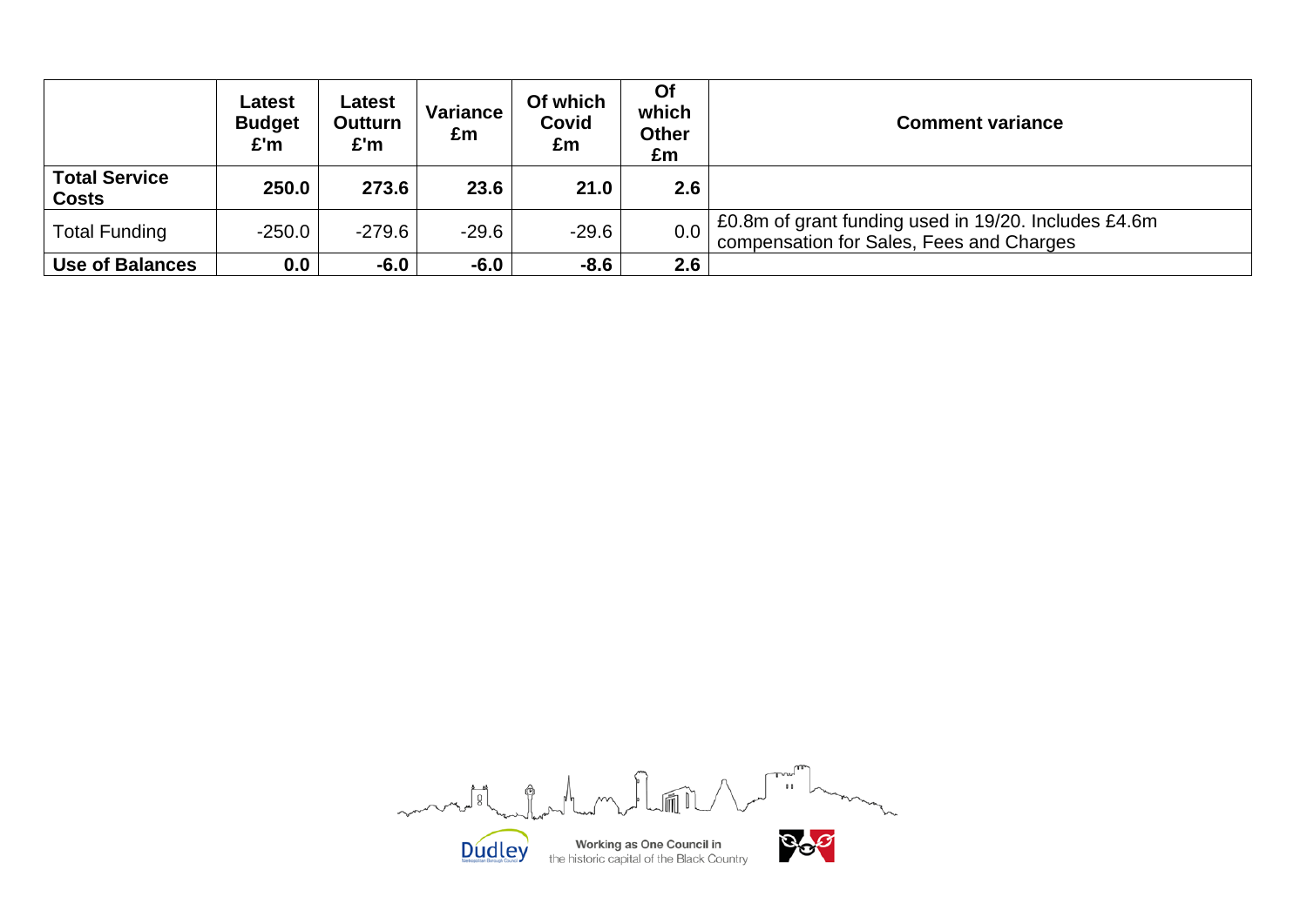**Appendix C**

## **Delivery of existing Medium Term Financial Strategy**

|                                                                                                                                                                                                                                                                                                                                                                 | £'000 | <b>Comment</b>       |
|-----------------------------------------------------------------------------------------------------------------------------------------------------------------------------------------------------------------------------------------------------------------------------------------------------------------------------------------------------------------|-------|----------------------|
| 2020/21                                                                                                                                                                                                                                                                                                                                                         |       |                      |
| <b>Adults</b>                                                                                                                                                                                                                                                                                                                                                   |       |                      |
| Demand management / All Age Commissioning within<br>Dudley Disability Services (DDS) - a focussed approach<br>within DDS services to: reduce initial demand, increase<br>self-assessment, identify placements eligible for<br>Continuing Health Care funding, and develop specific all<br>age commissioning projects targeted at reducing costs<br>over 5 years | 210   | Implemented          |
| Residential Care Charging Fraud Initiative - Tackle<br>fraudulent asset disposal in regard to Residential Care<br>financial assessment and charging                                                                                                                                                                                                             | 200   | Implemented          |
| Redesign of voluntary sector contracts - A bespoke<br>exercise to consolidate a number of existing contracts<br>into a single market opportunity to the Voluntary Sector                                                                                                                                                                                        | 60    | Part of<br>pressures |
| Home care / Extra Care (new models) - Development of<br>a transformational model for the delivery of home care /<br>extra care provision in the Borough                                                                                                                                                                                                         | 140   | Part of<br>pressures |
| Re-design Day Opportunities - To re-profile usage of the<br>Dementia Gateways in Dudley whilst retaining both<br>services                                                                                                                                                                                                                                       | 30    | Implemented          |
| <b>Total</b>                                                                                                                                                                                                                                                                                                                                                    | 640   |                      |
|                                                                                                                                                                                                                                                                                                                                                                 |       |                      |
| Children's                                                                                                                                                                                                                                                                                                                                                      |       |                      |
| Children's Transport - Implement new contracts and<br>route management, to ensure services are safe and<br>efficient                                                                                                                                                                                                                                            | 360   | Part of<br>pressures |
| Contact Centres - Reviewing the delivery of Family<br>Contact for Children Looked After and Post Adoption<br>support to ensure that the service is delivered effectively,<br>efficiently and offers value for money                                                                                                                                             | 30    | Part of<br>pressures |
| <b>Total</b>                                                                                                                                                                                                                                                                                                                                                    | 390   |                      |
|                                                                                                                                                                                                                                                                                                                                                                 |       |                      |
| <b>Regeneration and Enterprise</b>                                                                                                                                                                                                                                                                                                                              |       |                      |
| Dudley Town Hall - increase the catering and bar offer.                                                                                                                                                                                                                                                                                                         | 50    | Delayed              |
| <b>Total</b>                                                                                                                                                                                                                                                                                                                                                    | 50    |                      |

Where savings have been partly implemented or delayed, the financial impact is reflected in the 20/21 outturn forecast in Appendix B or is being met from directorate earmarked reserves.

*Blury* ¢ **Dudley**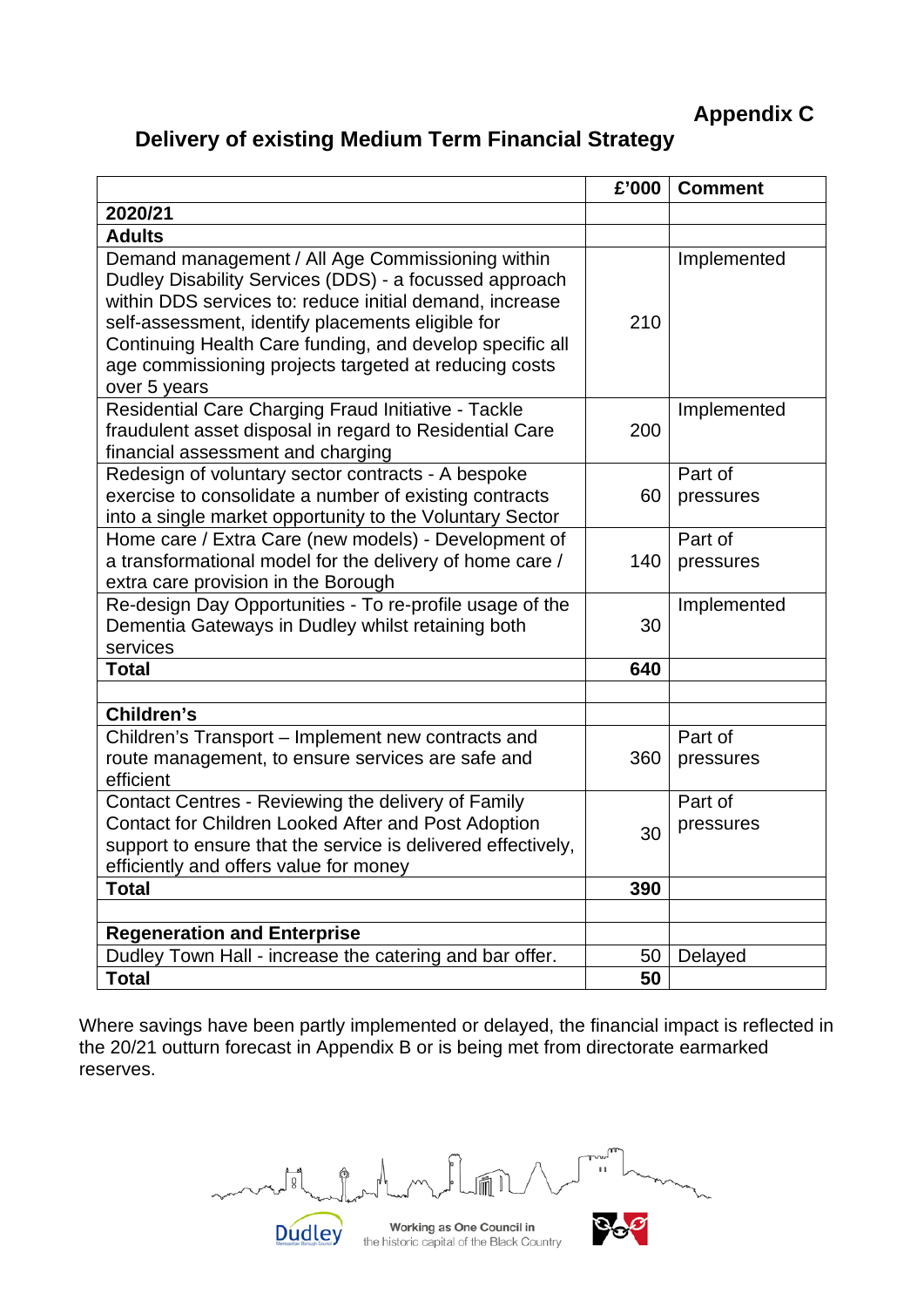# **Appendix D**

# **Spending Pressures**

| <b>Adult Social Care</b>                                                                                                                                        | 2021/22<br>£'000 | 2022/23<br>£'000 | 2023/24<br>£'000 |
|-----------------------------------------------------------------------------------------------------------------------------------------------------------------|------------------|------------------|------------------|
| To meet the cost of care for people with complex<br>disabilities and people discharged from the<br><b>Transforming Care Cohort</b>                              | 1,550            | 1,550            | 1,550            |
| Increasing demand for domiciliary care and a basic<br>inflationary increase.                                                                                    | 1,120            | 1,120            | 1,120            |
| Increase in the cost and complexity of nursing care<br>placements                                                                                               | 240              | 240              | 240              |
| Increase in the cost and complexity of care for<br>people with Mental Health problems; particularly<br>care that is jointly funded with the NHS (Dudley<br>CCG) | 230              | 230              | 230              |
| Maintaining investment in the Voluntary Sector<br>given the vital contribution made to the Borough<br>throughout Covid '19                                      | 160              | 160              | 160              |
| Growth in demand for care for people with complex<br>dementia and learning disabilities and rising costs<br>of care.                                            | 1,860            | 3,770            | 5,700            |
| <b>Total</b>                                                                                                                                                    | 5,160            | 7,070            | 9,000            |

| <b>Children's Services</b>           | £'000 | 2021/22 2022/23 2023/24<br>£'000 | £'000 |
|--------------------------------------|-------|----------------------------------|-------|
| Placements for children looked after | 3,500 | 3,500                            | 3,500 |
| Home to school transport             | 1,300 | 1,300                            | 1,300 |
| <b>Total</b>                         | 4,800 | 4,800                            | 4,800 |

| <b>Health and Wellbeing</b>                                                    | £'000 | 2021/22 2022/23 2023/24<br>£'000 | £'000 |
|--------------------------------------------------------------------------------|-------|----------------------------------|-------|
| Funding to continue the work of the SCAMs Team<br>supporting Adult Social Care | 70    | 70                               | 70.   |
| <b>Total</b>                                                                   | 70    | 70                               |       |

 $\sqrt{\ }$  $\alpha$  $\begin{bmatrix} 0 \\ 0 \\ 0 \end{bmatrix}$  $\hat{\mathbb{P}}$  $\sim$ DOP Dudley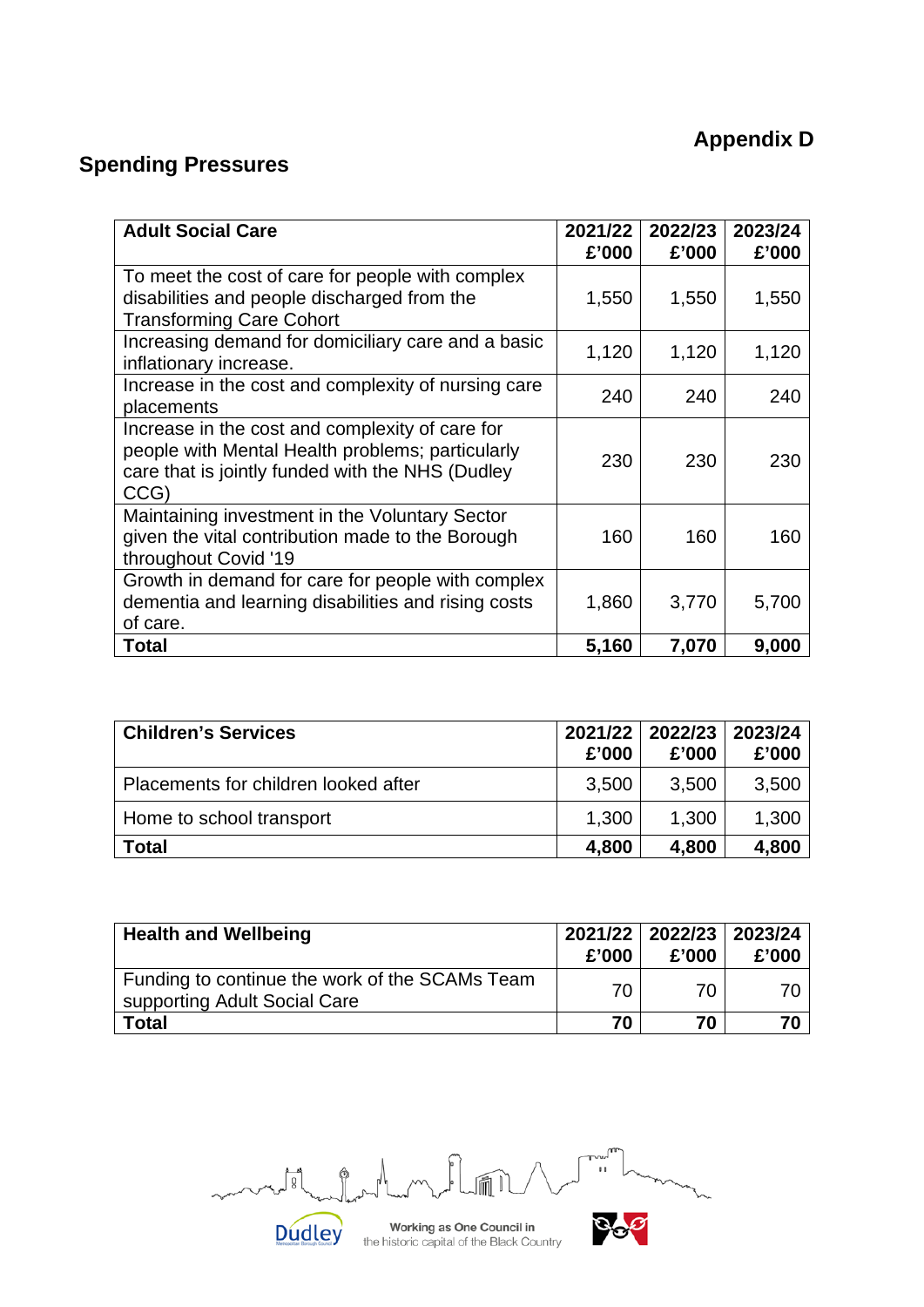| <b>Chief Executive</b>                                                                     | 2021/22<br>£'000 | 2022/23<br>£'000 | 2023/24<br>£'000 |
|--------------------------------------------------------------------------------------------|------------------|------------------|------------------|
| Additional Project, Policy and Performance<br>capacity.                                    | 250              | 250              | 250              |
| Support to strengthen existing Human resources<br>and Organisational Development structure | 60               | 60               | 60               |
| <b>Total</b>                                                                               | 310              | 310              | 310              |

| <b>Finance and Legal Services</b>                                                                                                                              | £'000 | 2021/22 2022/23<br>£'000 | 2023/24<br>£'000 |
|----------------------------------------------------------------------------------------------------------------------------------------------------------------|-------|--------------------------|------------------|
| Insurance Traded Service - reduction in school<br>income following the introduction of the Risk<br>Protection Arrangement for maintained schools by<br>the DfE | 600   | 600                      | 600              |
| Additional Staff necessary to meet the increased<br>demand for Legal Services                                                                                  |       | 50                       | 50               |
| <b>Total</b>                                                                                                                                                   | 600   | 650                      | 650              |

| <b>Commercial and Customer Services</b>                                             | 2021/22<br>£'000 | 2022/23<br>£'000 | 2023/24<br>£'000 |
|-------------------------------------------------------------------------------------|------------------|------------------|------------------|
| <b>PIMS</b> contract                                                                | 70               | 70               | 70               |
| Known impact of Microsoft price increase at next<br>renewal of Enterprise Agreement | 0                | 80               | 80               |
| Additional costs arising from renewed telephony<br>software contract                | 50               | 50               | 50               |
| Additional costs arising from investment in new<br>firewall technology              | 0                | 0                | 90               |
| Additional costs when Microsoft Dynamics is<br>moved to a cloud-hosted model        | 0                | 60               | 60               |
| Granicus software- mailshot solution                                                | 10               | 10               | 10               |
| Procurement Improvement Programme                                                   | 170              | 170              | 170              |
| Additional costs to introduce a rolling desktop<br>refresh programme                | 0                | 390              | 390              |
| Additional resources to support Revenues &<br>Benefits.                             | 110              | 110              | 110              |
| <b>ICT Helpdesk weekend availability</b>                                            | 20               | 20               | 20               |
| Payroll Turnover within DC+ (Front line)                                            | 50               | 50               | 50               |
| Total                                                                               | 480              | 1,010            | 1,100            |



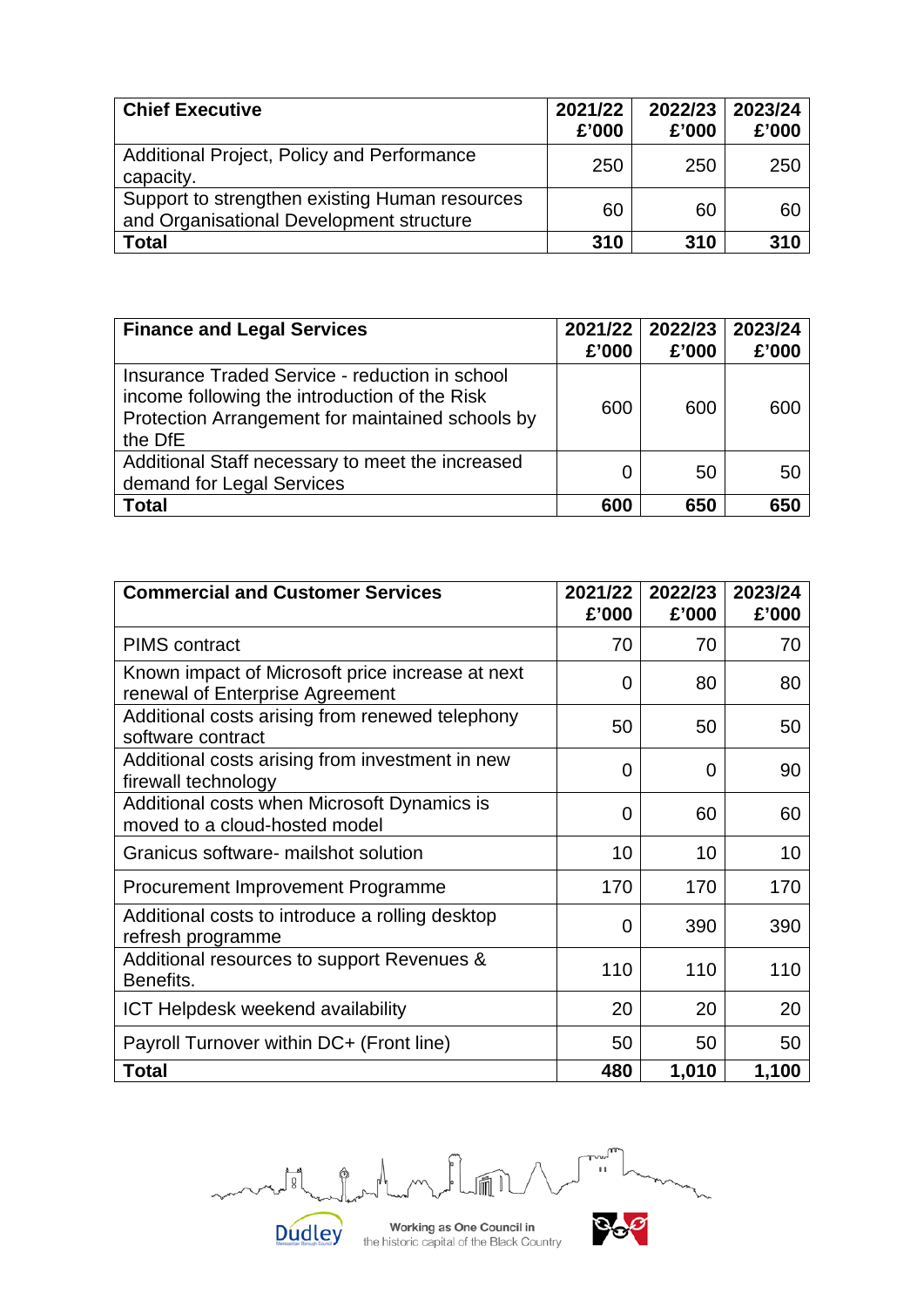| <b>Regeneration and Enterprise</b>                                                           | £'000 | 2021/22   2022/23   2023/24<br>£'000 | £'000 |
|----------------------------------------------------------------------------------------------|-------|--------------------------------------|-------|
| Impact of National Living Wage on outsourced<br><b>Cleaning Contract for Admin Buildings</b> | 20    | 40                                   | 60    |
| <b>Total</b>                                                                                 | 20    | 40                                   | 60    |

| <b>Housing and Communities</b>                                                                                                                                       | 2021/22<br>£'000 | 2022/23<br>£'000 | 2023/24<br>£'000 |
|----------------------------------------------------------------------------------------------------------------------------------------------------------------------|------------------|------------------|------------------|
| Recruitment of 5 Police Community Support<br>Officers / Constables in partnership with the Police<br>Authority.                                                      | 250              | 250              | 250              |
| Strengthen private sector enforcement support<br>including provision for travellers' transit site.                                                                   | 50               | 50               | 50               |
| Strengthen Anti Social Behaviour (ASB) team<br>(shared cost with HRA) including Victim Support<br>Officer, new ASB case management system and<br>noise nuisance app. | 20               | 10               |                  |
| Total                                                                                                                                                                | 320              | 310              | 310              |

| <b>Public Realm</b>                                                                                                                                                                                                                                                    | 2021/22<br>£'000 | 2022/23<br>£'000 | 2023/24<br>£'000 |
|------------------------------------------------------------------------------------------------------------------------------------------------------------------------------------------------------------------------------------------------------------------------|------------------|------------------|------------------|
| Waste disposal - inflation pressures across the<br>three main disposal contracts                                                                                                                                                                                       | 220              | 450              | 690              |
| Food Waste collection trial                                                                                                                                                                                                                                            | 0                | 200              |                  |
| Additional resource capacity to support delivery of<br>the Traffic Regulation Order Programme                                                                                                                                                                          | 50               | 50               | 50               |
| Additional resource required to manage the impact<br>of Ash Dieback (a disease killing Ash Trees in<br>large numbers across the UK). This will be<br>achieved by cataloguing and monitoring the trees<br>condition as well as undertaking necessary<br>remedial works. | 30               | 50               | 50               |
| Tree Planting - reinstate budget for planting new<br>trees across the borough.                                                                                                                                                                                         | 10               | 10               | 10               |
| Total                                                                                                                                                                                                                                                                  | 310              | 760              | 800              |

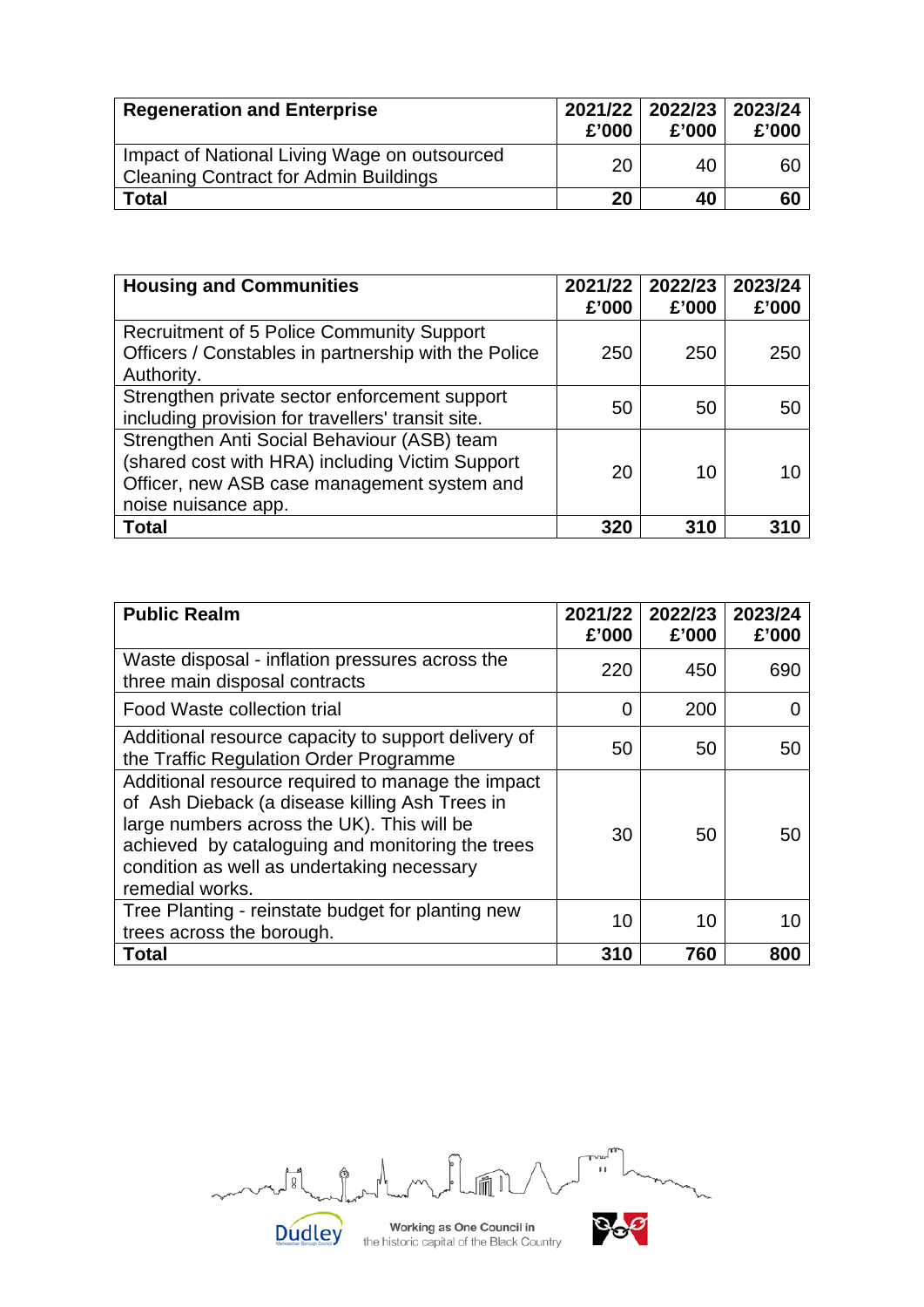# **Proposed Savings**

| <b>Adult Social Care</b>                                                                                                                        | 2021/22<br>£'000 | 2022/23<br>£'000 | 2023/24<br>£'000 |
|-------------------------------------------------------------------------------------------------------------------------------------------------|------------------|------------------|------------------|
| Ensure the Disabled facilities grant contributes to                                                                                             |                  |                  |                  |
| associated staffing costs.                                                                                                                      | 450              | 450              | 450              |
| New support to Carers contract                                                                                                                  | 50               | 50               | 50               |
| Acquired Brain Injury Service - cease SLA with<br>Dudley CCG.                                                                                   | 100              | 100              | 100              |
| Automation of business processes through<br>Successor social care IT system                                                                     | 50               | 50               | 50               |
| <b>Streamline the Lye Community Project</b>                                                                                                     | 50               | 100              | 100              |
| Cease the moving and handling team and transfer<br>functions to Occupational Therapy                                                            | 50               | 110              | 110              |
| Maximise contributions to social care (Fairer<br>Charging)                                                                                      | 580              | 580              | 580              |
| Glebelands contract remodelling.                                                                                                                | 30               | 60               | 60               |
| Supported Living Package reviews in Mental<br>Health                                                                                            | 20               | 20               | 20               |
| Review and update the charging policy for<br>transport                                                                                          | 160              | 220              | 220              |
| Contract out aspects of the money management<br>function                                                                                        | 30               | 60               | 60               |
| Reduce a Supported Living contract by 50% when<br>current extension ends (Mental Health)                                                        | 80               | 80               | 240              |
| Integrated Commissioning Hub restructure -<br>assume straight 5% saving whilst still creating<br>Cross Directorate / Council Programme resource | 70               | 160              | 160              |
| Restructure of Mental Health Team and efficiencies<br>from exit of Section 75 agreement.                                                        | 250              | 400              | 400              |
| Streamline of the invoice processing functions<br>following the implementation of Successor Social<br>Care IT system                            | 60               | 120              | 120              |
| Continuing Health Care contributions to offset<br>general fund expenditure on complex Learning<br>Disability care                               | 500              | 500              | 500              |
| Reduction of 50% of the budget for hospital<br>avoidance placements                                                                             | 290              | 290              | 290              |
| Reduce the Residential Care Placement for older<br>people budget by 5% to reflect the increasing shift<br>to domiciliary care.                  | 120              | 120              | 120              |

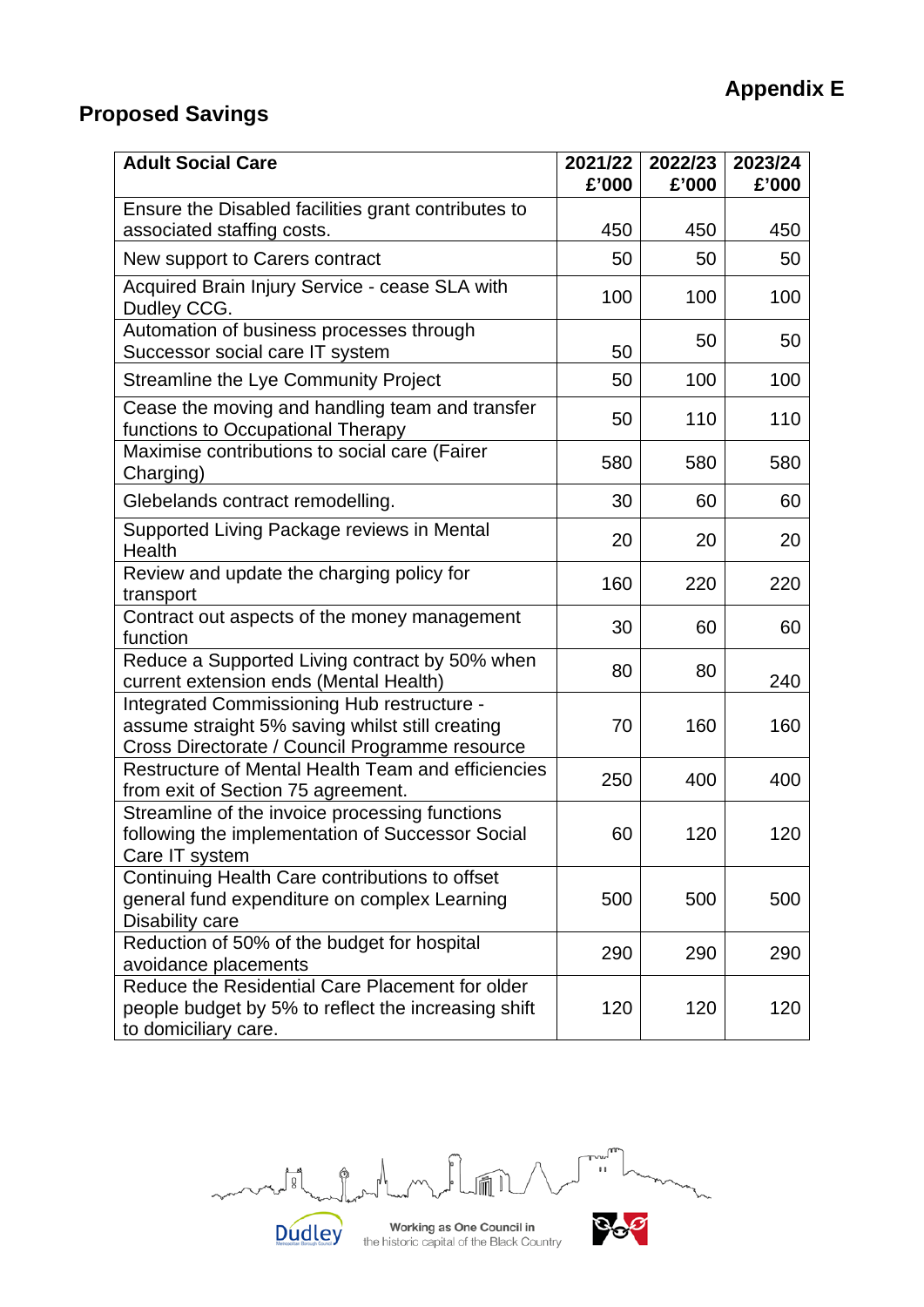| <b>Adult Social Care</b>                                                                                                                            | £'000 | 2021/22 2022/23 2023/24<br>£'000 | £'000 |
|-----------------------------------------------------------------------------------------------------------------------------------------------------|-------|----------------------------------|-------|
| Residential Care Charging Fraud Initiative - Tackle<br>fraudulent asset disposal in regard to Residential<br>Care financial assessment and charging | 200   | 200                              | 200   |
| <b>Total</b>                                                                                                                                        | 3,140 | 3,670                            | 3,830 |

| <b>Children's Services</b>                                              | 2021/22<br>£'000 | 2022/23<br>£'000 | 2023/24<br>£'000 |
|-------------------------------------------------------------------------|------------------|------------------|------------------|
| Reduced contribution to the Regional Adoption<br>Agency                 | 50               | 50               | 50               |
| Vacancy review                                                          | 50               | 50               | 50               |
| Removal of low level weekend working                                    | 100              | 100              | 100              |
| Managed step down from external residential<br>placements               | 425              | 850              | 850              |
| Movement of external placements into internal<br>residential placements | 375              | 750              | 750              |
| Transfer of children to Special Guardianship Order<br>status            | 40               | 40               | 40               |
| Review of Independent Fostering Agency<br>placements                    | 80               | 80               | 80               |
| Review of home to school transport for SEND children                    | 220              | 220              | 220              |
| <b>Total</b>                                                            | 1,340            | 2,140            | 2,140            |

| <b>Commercial and Customer Services</b>     | 2021/22<br>£'000 | 2022/23 <br>£'000 | 2023/24<br>£'000 |
|---------------------------------------------|------------------|-------------------|------------------|
| Income from Boundary signs                  |                  | 40                | -40              |
| Closure of Dudley Council Plus on Saturdays | 10               | 10                | 10               |
| Total                                       | 10               | 50                | 50               |

| <b>Regeneration and Enterprise</b>                                                                   | 2021/22<br>£'000 | 2022/23 <br>£'000 | 2023/24<br>£'000 |
|------------------------------------------------------------------------------------------------------|------------------|-------------------|------------------|
| Dudley Town Hall - increase the catering and bar<br>offer.                                           | 50               | 100               | 100              |
| Close or enter into a commercial lease for<br><b>Halesowen Cornbow Hall</b>                          |                  | O                 | 100              |
| Confirmed success of Accelerated Towns Fund bid,<br>£1m of prudential borrowing debt charges reduced | 60               | 60                | 60               |

m  $\frac{1}{11}$  $\frac{1}{2}$ ¢ **Dudley** 

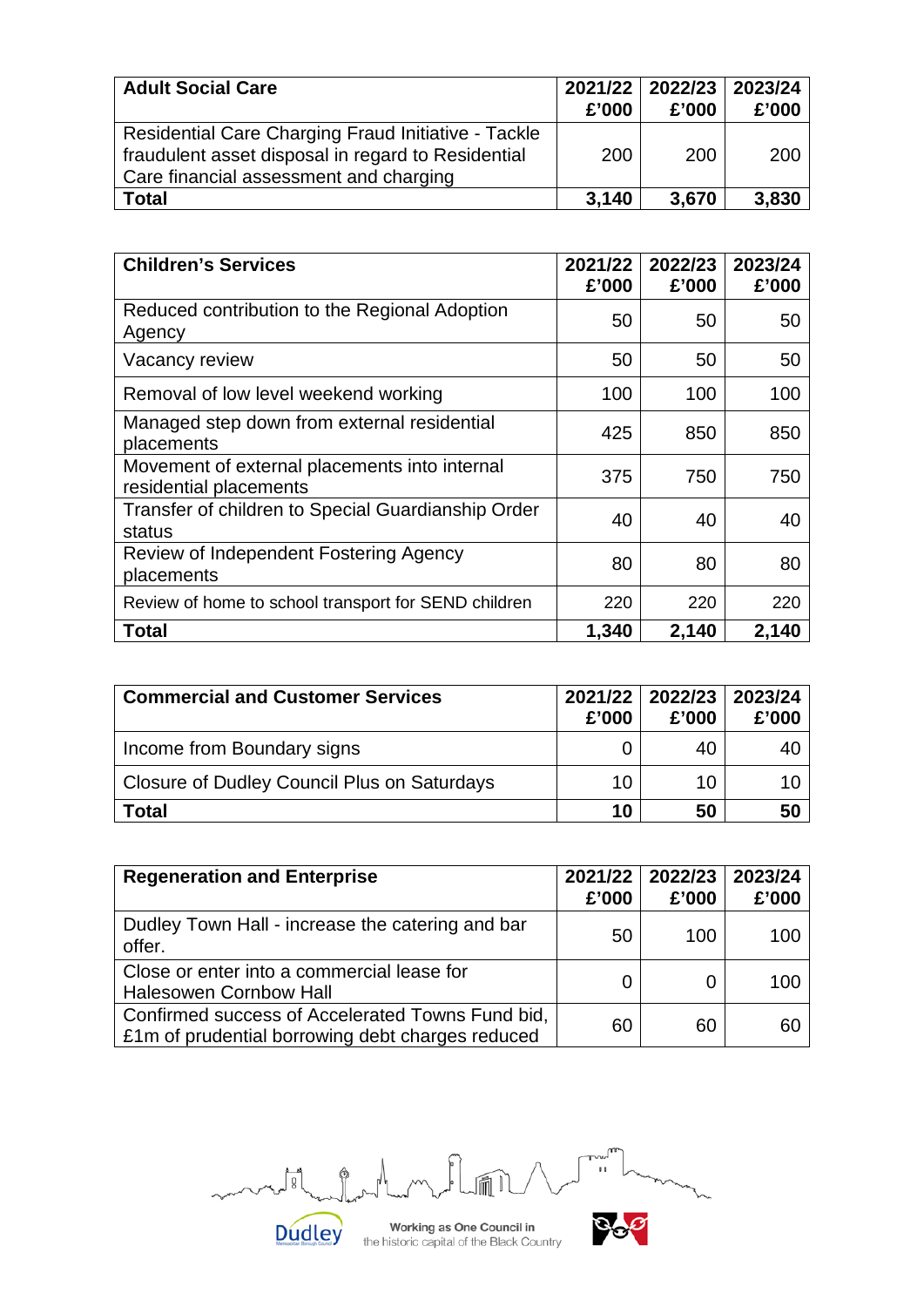| <b>Regeneration and Enterprise</b>                                                                                                           | 2021/22<br>£'000 | 2022/23<br>£'000 | 2023/24<br>£'000 |
|----------------------------------------------------------------------------------------------------------------------------------------------|------------------|------------------|------------------|
| Adult and Community Learning - maximising of<br>costs charged to external grant which funds the<br>service, leading to saving on core budget | 50               | 50               | 50               |
| Estate rationalization - Regent House Dudley                                                                                                 | 0                | 50               | 150              |
| Estate rationalization - Cottage St Offices, Brierley<br>Hill                                                                                | 0                | 30               | 30               |
| <b>Estate rationalization - The Mere Education Centre</b>                                                                                    | $\Omega$         | 0                | 40               |
| Reduction in costs, Enterprise Zone Management<br>& skills budget                                                                            | 150              | 150              | 150              |
| <b>Bereavement: Memorial Safety Budget</b>                                                                                                   | 10               | 10               | 10               |
| Metro Lead contract not extended beyond 31/3/21,<br>project manager post budget becomes available                                            | 50               | 50               | 50               |
| Himley - staff re-structure                                                                                                                  | 40               | 40               | 40               |
| Bring bars back in-house for Stourbridge Town Hall<br>& Cornbow Hall                                                                         | $\Omega$         | 10               | 10               |
| Bereavement: Stop locking cemetery gates                                                                                                     | 30               | 30               | 30               |
| Leisure Centres: Options Plus Discount scheme -<br>reduce or remove certain categories                                                       | 20               | 20               | 20               |
| Reduce Dudley Business First controllable budgets<br>- based on 2019/20 outturn                                                              | 50               | 50               | 50               |
| Review of vacant posts/spare hours in CLS                                                                                                    | 30               | 30               | 30               |
| Wider re-structure within Regeneration & Skills<br>following a retirement                                                                    | 60               | 60               | 60               |
| <b>Total</b>                                                                                                                                 | 600              | 740              | 980              |

| <b>Housing and Communities</b>                                                          | £'000 | 2021/22 2022/23 2023/24<br>£'000 | £'000 |
|-----------------------------------------------------------------------------------------|-------|----------------------------------|-------|
| Housing - reduction in revenue contribution to<br>capital for Housing Assistance Grants | 150   | 150                              | 150   |
| <b>Total</b>                                                                            | 150   | 150                              | 150   |

| <b>Public Realm</b>                        | 2021/22 2022/23 2023/24<br>£'000 | £'000 | £'000 |
|--------------------------------------------|----------------------------------|-------|-------|
| Mandatory Works Management System Headroom | 20                               | 20    |       |

m  $\frac{1}{11}$  $\frac{1}{2}$ ¢

**Dudley**